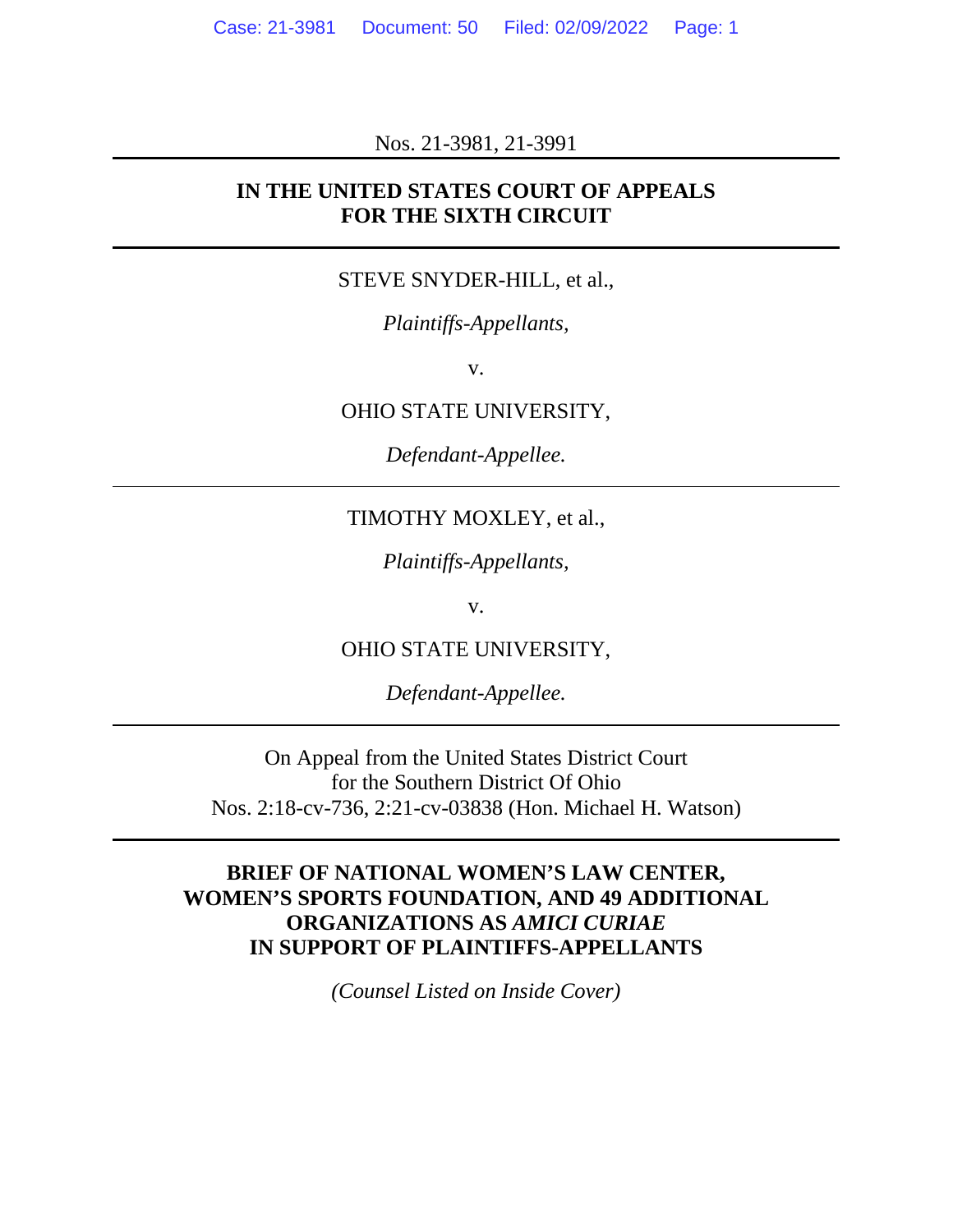NATIONAL WOMEN'S LAW CENTER

Emily Martin Sunu P. Chandy Shiwali Patel Neena Chaudhry Elizabeth Tang 11 Dupont Circle NW, Suite 800 Washington, DC 20036 Telephone: (202) 588-5180 spatel@nwlc.org

WEIL, GOTSHAL & MANGES LLP

Caroline Hickey Zalka Alexandra Rose Seth Massey 767 5th Avenue New York, NY 10153 Telephone: (212) 310-8000 caroline.zalka@weil.com

Arianna Scavetti 2001 M Street, NW, Suite 600 Washington, DC 20036 Telephone: (202) 682-7000 arianna.scavetti@weil.com

*Counsel for Amici Curiae*

*Additional Amici Listed on Next Page*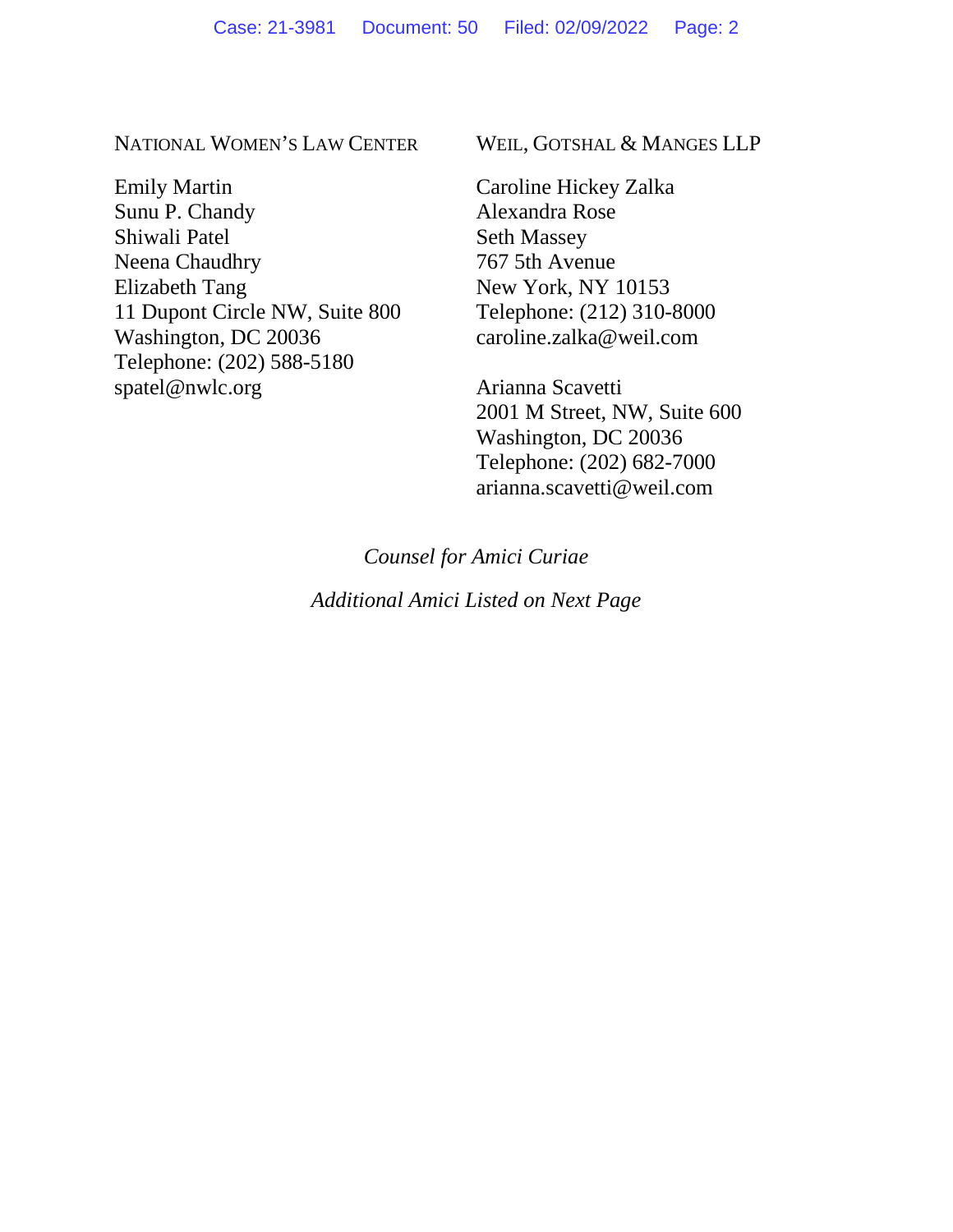## **ADDITIONAL** *AMICI CURIAE*

| 9to5, National Association of Working Women                  |
|--------------------------------------------------------------|
| <b>American Association of University Women</b>              |
| <b>American Medical Women's Association</b>                  |
| <b>Athlete Ally</b>                                          |
| <b>Autistic Self Advocacy Network</b>                        |
| Birnbaum Women's Leadership Network at NYU School of Law*    |
| Center for Women's Health & Human Rights, Suffolk University |
| Chicago Alliance Against Sexual Exploitation (CAASE)         |
| Clearinghouse on Women's Issues                              |
| <b>Collective Power for Reproductive Justice</b>             |
| <b>Desiree Alliance</b>                                      |
| EducateUS: SIECUS In Action                                  |
| <b>Family Equality</b>                                       |
| <b>Feminist Majority Foundation</b>                          |
| FORGE, Inc.                                                  |
| <b>GLBTQ Legal Advocates &amp; Defenders</b>                 |
| If/When/How: Lawyering for Reproductive Justice              |

<sup>\*</sup> This brief has been joined by a Center affiliated with New York University School of Law, but does not purport to present the school's institutional views, if any.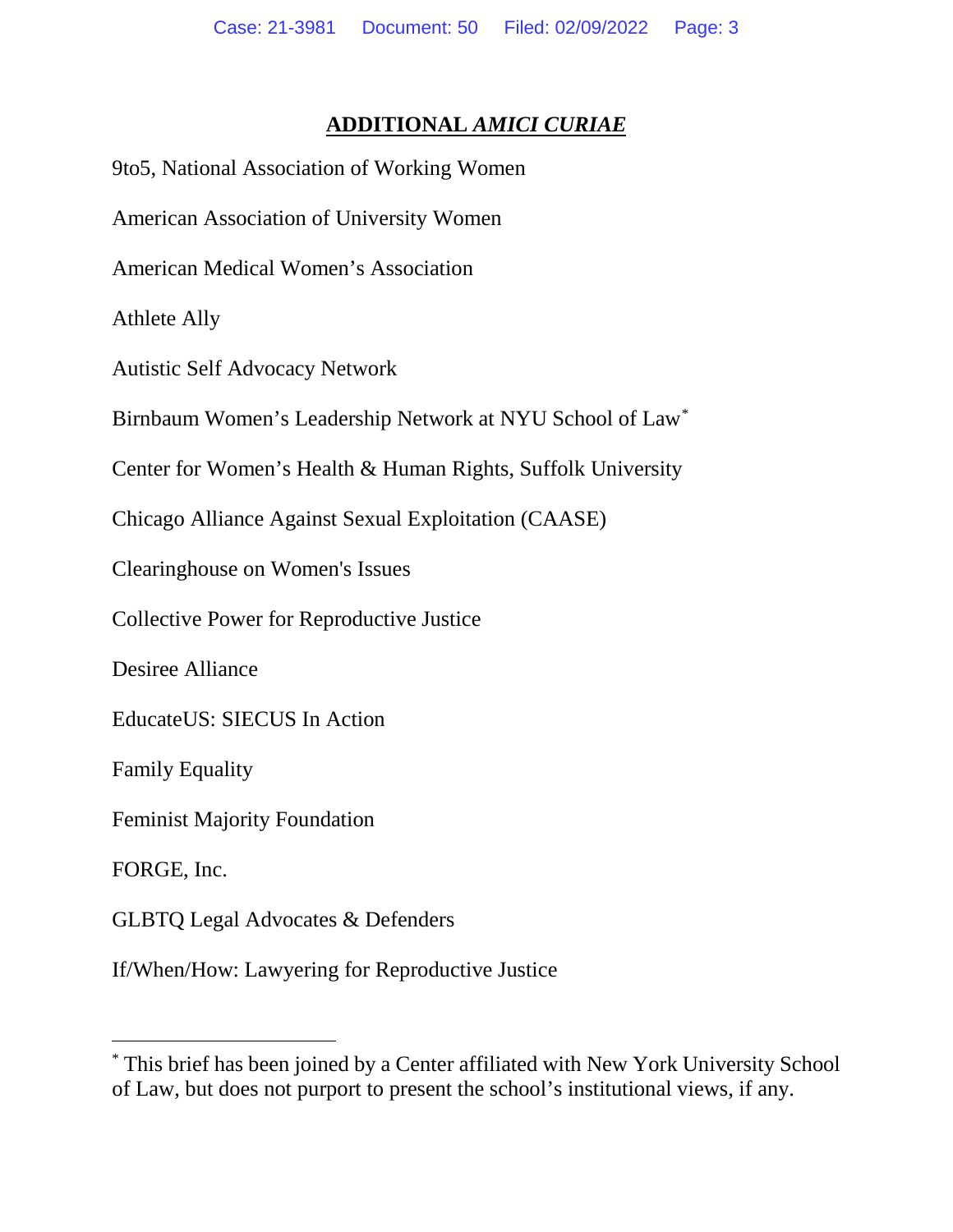Kentucky Association of Sexual Assault Programs

Lawyers Club, San Diego

Legal Aid At Work

Legal Momentum, the Women's Legal Defense and Education Fund

NARAL Pro-Choice America

National Alliance to End Sexual Violence

National Association of Social Workers

National Association of Women Lawyers

National Center for Transgender Equality

National Crittenton

National Employment Lawyers Association

National Network to End Domestic Violence

National Organization for Women Foundation

National Women's Political Caucus

Nurses for Sexual Reproductive Health

Ohio Alliance to End Sexual Violence

Ohio Council of Churches

Oklahoma Call for Reproductive Justice

Reproaction

SIECUS: Sex Ed for Social Change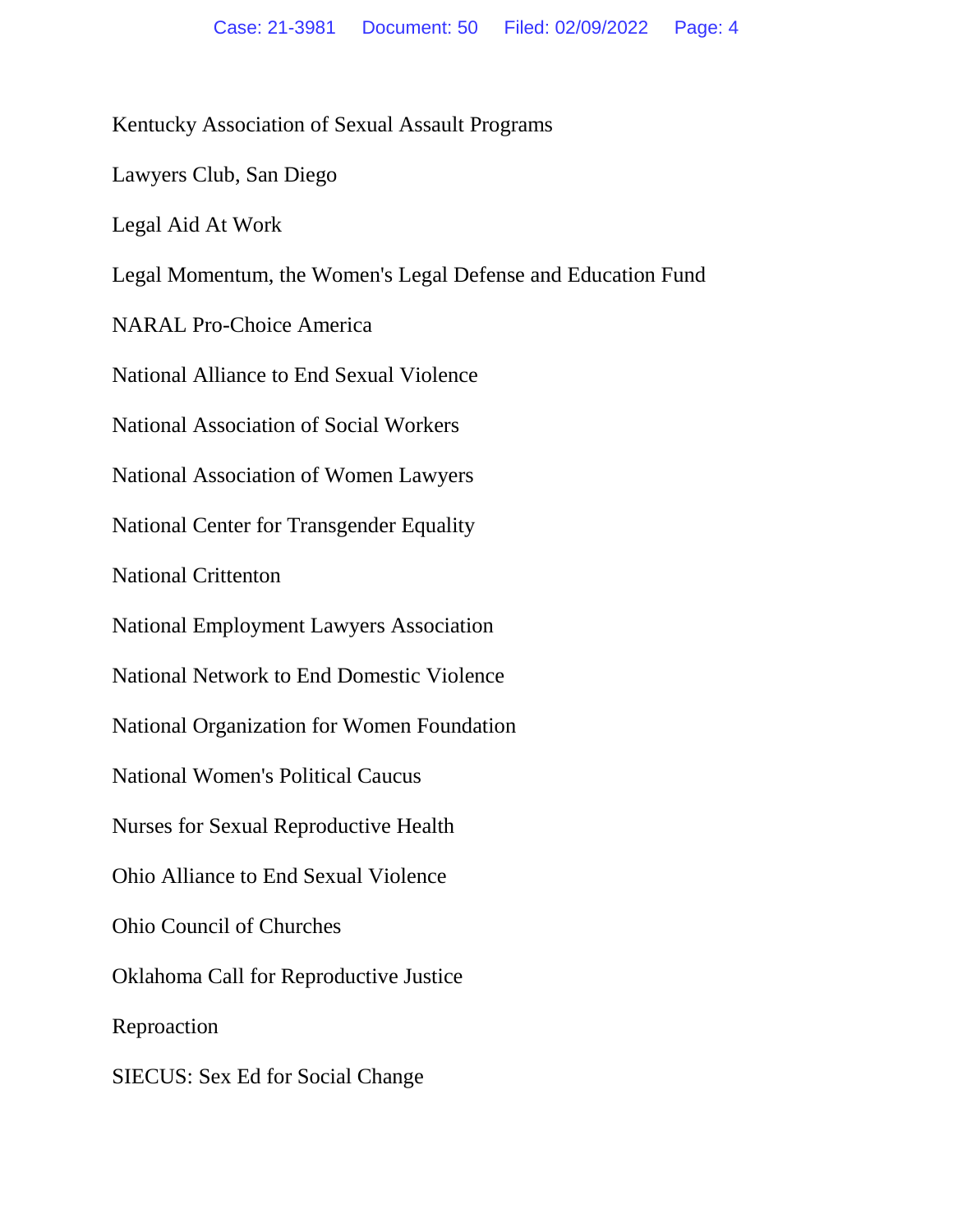SisterLove Inc.

**SisterReach** 

The Army of Survivors

The Women's Law Center of Maryland

Victim Rights Law Center

Women Lawyers Association of Los Angeles

Women Lawyers On Guard Inc.

Women's All Points Bulletin (WAPB)

Women's Bar Association of the District of Columbia

Women's Institute for Freedom of the Press

Women's Law Project

Women's Media Center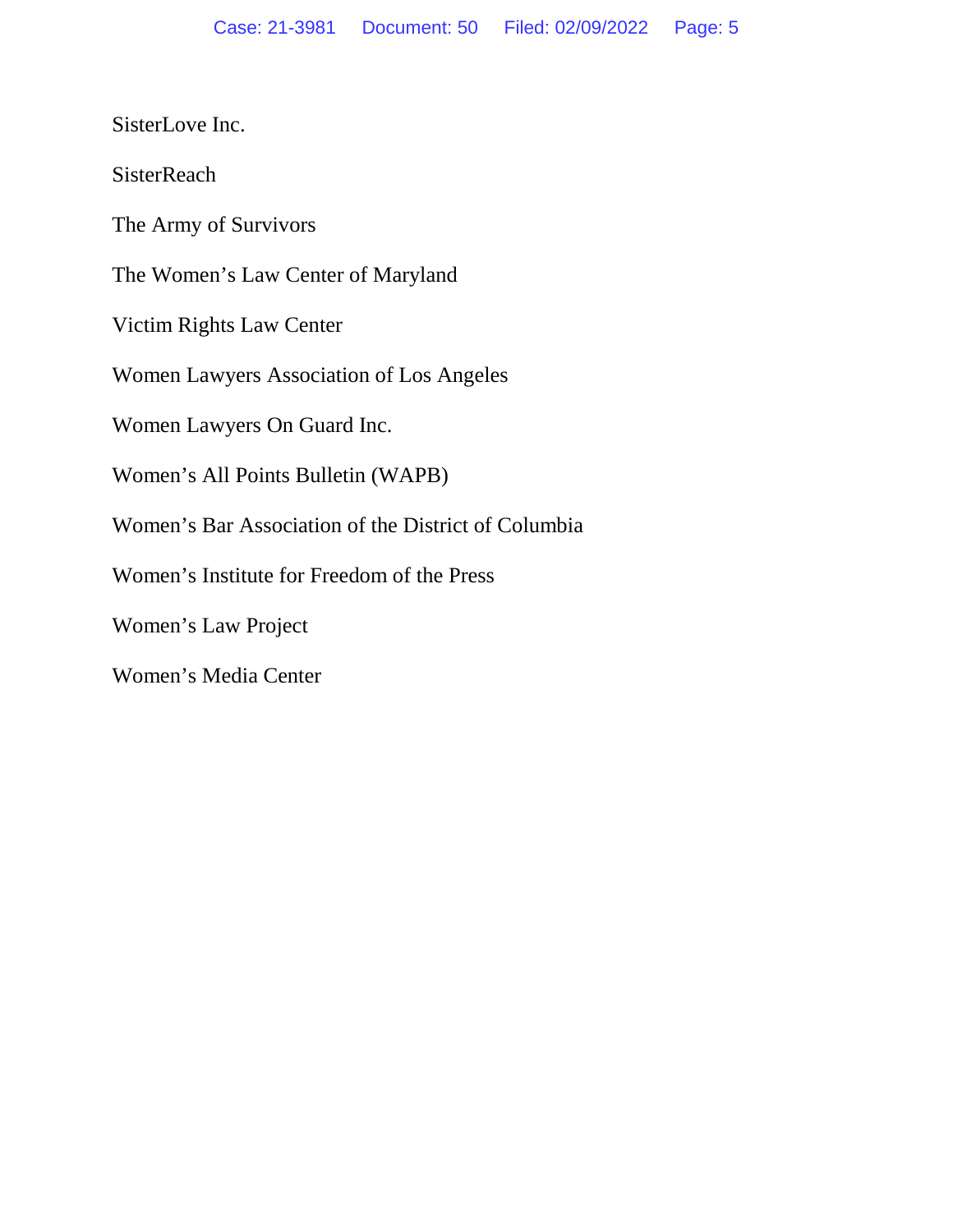### **CORPORATE DISCLOSURE STATEMENT**

Pursuant to Sixth Circuit Rule 26.1 and Federal Rule of Appellate Procedure 29(a)(4)(A), undersigned counsel certifies that no *Amici Curiae* is a subsidiary or affiliate of any publicly owned corporation not named in this appeal; none has a parent corporation; and there is no publicly held corporation that owns 10% or more of the stock of any of them. No *Amici Curiae* has a substantial financial interest in the outcome of the litigation.

Dated: February 9, 2022

 */s/ Caroline Hickey Zalka*  **Caroline Hickey Zalka** 

*Counsel for Amici Curiae*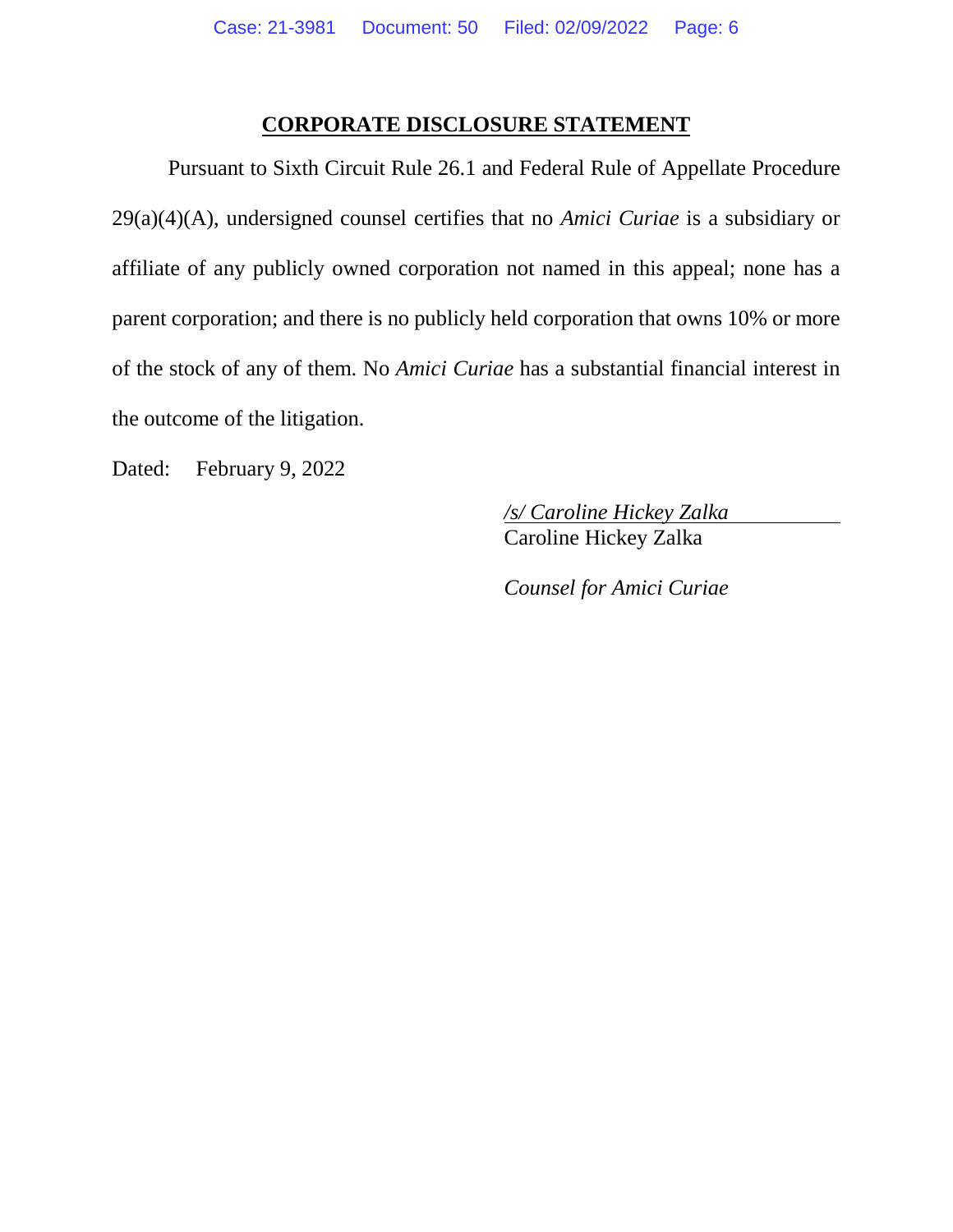# **TABLE OF CONTENTS**

|      |           | AMICI CURIAE'S IDENTITY, INTEREST, AND AUTHORITY TO FILE1                                                                               |     |
|------|-----------|-----------------------------------------------------------------------------------------------------------------------------------------|-----|
|      |           |                                                                                                                                         |     |
|      |           |                                                                                                                                         |     |
| I.   |           | Failure to recognize sexual abuse is a pervasive and insidious                                                                          |     |
| Π.   |           | The challenges in recognizing sexual abuse are exacerbated in                                                                           |     |
|      | A.        | College athletes have a special relationship of trust and<br>dependence with their institutions and athletic teams. 10                  |     |
|      | <b>B.</b> | College athletics culture may inhibit athletes from                                                                                     |     |
| III. |           | The district court erred in failing to account for the context here<br>that made it less likely that Plaintiffs would realize that they |     |
|      |           |                                                                                                                                         |     |
|      |           |                                                                                                                                         | .29 |
|      |           |                                                                                                                                         |     |
|      |           |                                                                                                                                         |     |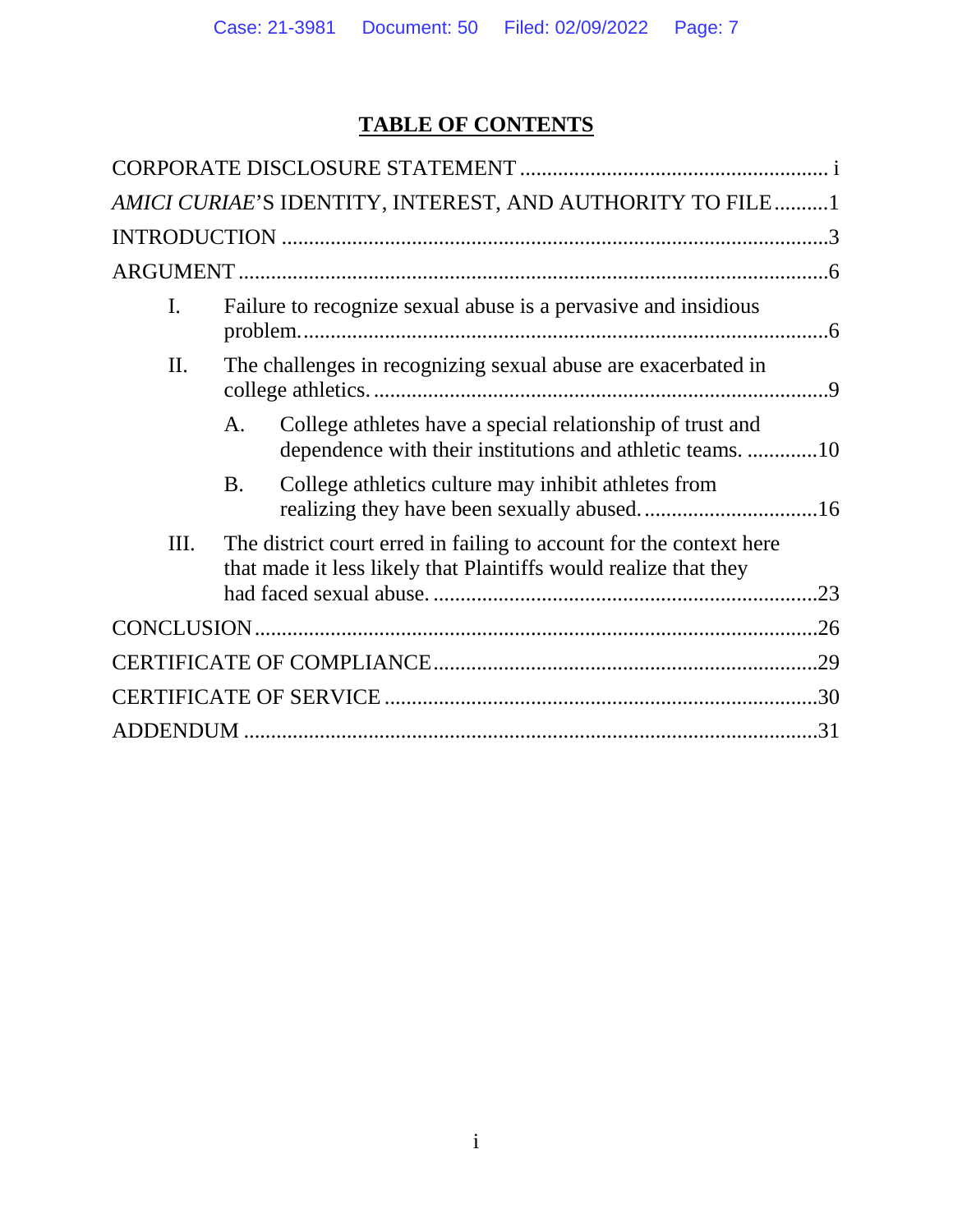# **TABLE OF AUTHORITIES**

## **Page(s)**

| <b>Cases</b>                                                                                                                                       |
|----------------------------------------------------------------------------------------------------------------------------------------------------|
| Nat'l Collegiate Athletic Ass'n v. Alston,                                                                                                         |
| <b>Statutes</b>                                                                                                                                    |
|                                                                                                                                                    |
| <b>Other Authorities</b>                                                                                                                           |
| Association of Alberta Sexual Assault Services, Men and Sexual Assault,                                                                            |
| AAU, Report on the AAU Campus Climate Survey on Sexual Assault and                                                                                 |
| Abigail Pesta, An Early Survivor of Larry Nassar's Abuse Speaks Out For                                                                            |
| Adam Epstein & Paul M. Anderson, The Relationship between a Collegiate<br>Student-Athlete and the University: An Historical and Legal Perspective, |
| Adela S. Roxas & Lynn L. Ridinger, Relationships of Coaching Behaviors<br>to Student-Athlete Well-Being, 2 Higher Educ. Pol. & Econ., no. 1, art.  |
| Aimee C. Kimball, "You signed the line": Collegiate student athletes"<br>perceptions of Autonomy, 8 Psychology of Sport and Exercise, no. 5, at    |
| Alexandra Laird, The NCAA's Lack of Clarity Regarding Coaches Liability<br>for Abuse of Players, THE L.E.JER, (Sept. 6, 2021)                      |
| Aubri Keesee, Young athletes' perceptions of playing though pain,<br>Dissertations and Theses @ UNI, at 10-15, 19 (May 2020),                      |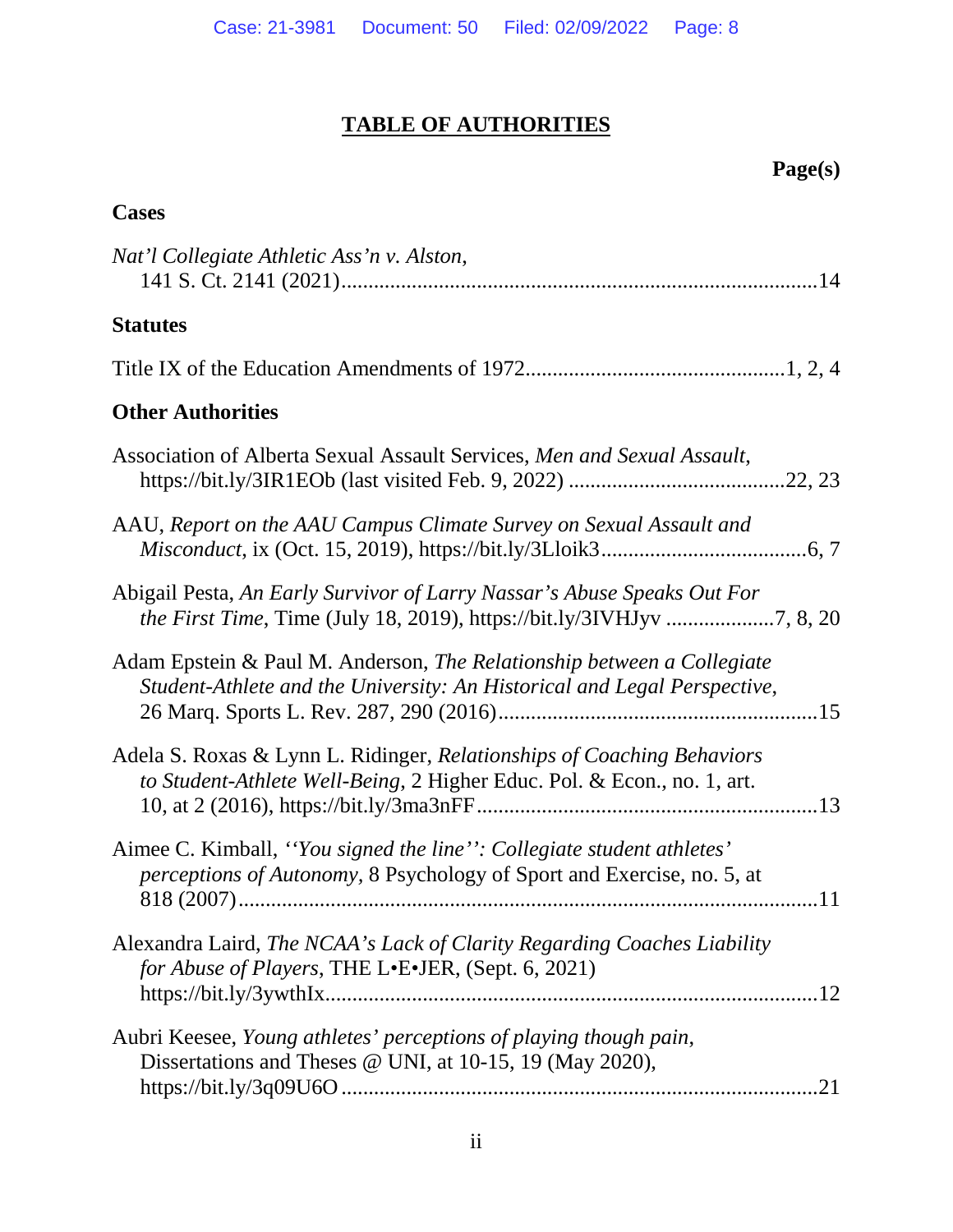| Blair McDonald, What it Means to be a Student-Athlete, Vand. Hustler                                                                                                                                                  |
|-----------------------------------------------------------------------------------------------------------------------------------------------------------------------------------------------------------------------|
| Caryn Trombino & Markus Funk, Perkins Coie LLP, Report of the<br>Independent Investigation: Sexual Abuse Committed by Dr. Richard<br>Strauss at The Ohio State University, 2-4, 71, 132-34 (May 15, 2019),<br>.22, 26 |
| Centers for Disease Control and Prevention, Preventing Sexual Violence,                                                                                                                                               |
| Chris Carr & Jamie Davidson, Mind, Body and Sport: The psychologist<br>perspective, NCAA, https://bit.ly/3ISEVIL (last visited Feb. 9, 2022)22                                                                        |
| David Jesse, Campus doctors who abuse athletes use their access and<br><i>power</i> , Detroit Free Press (Mar. 5, 2020), https://bit.ly/3sfZVNo16, 17                                                                 |
| Ellen Staurowsky, College Athletes' Rights in the Age of the Super<br>Conference: The Case of the All Players United Campaign. J. of                                                                                  |
| Erin Hatton, Colleges expect athletes to work but not to air any grievances –<br>here's why that's wrong, The Conversation, (July 21, 2020),                                                                          |
| Frank LoMonte, Universities continue to block athletes from talking to the<br>media. That's got to stop., Poynter (Sept. 23, 2020)                                                                                    |
| Gary Smith, Why Don't More Athletes Take A Stand, S.I. Vault (July 9,                                                                                                                                                 |
| James M. DuBois, et al., Sexual Violation of Patients by Physicians: A<br>Mixed-Methods, Exploratory Analysis of 101 Cases, 31 Sexual Abuse                                                                           |
| Jennifer Medina, 'Just the Grossest Thing': Women Recall Interactions With                                                                                                                                            |
| Joseph Nardone, College Coaches Have Too Much Influence And<br>Unchecked Power Opposite Medical Staffs, Survey Suggests, Forbes                                                                                       |
|                                                                                                                                                                                                                       |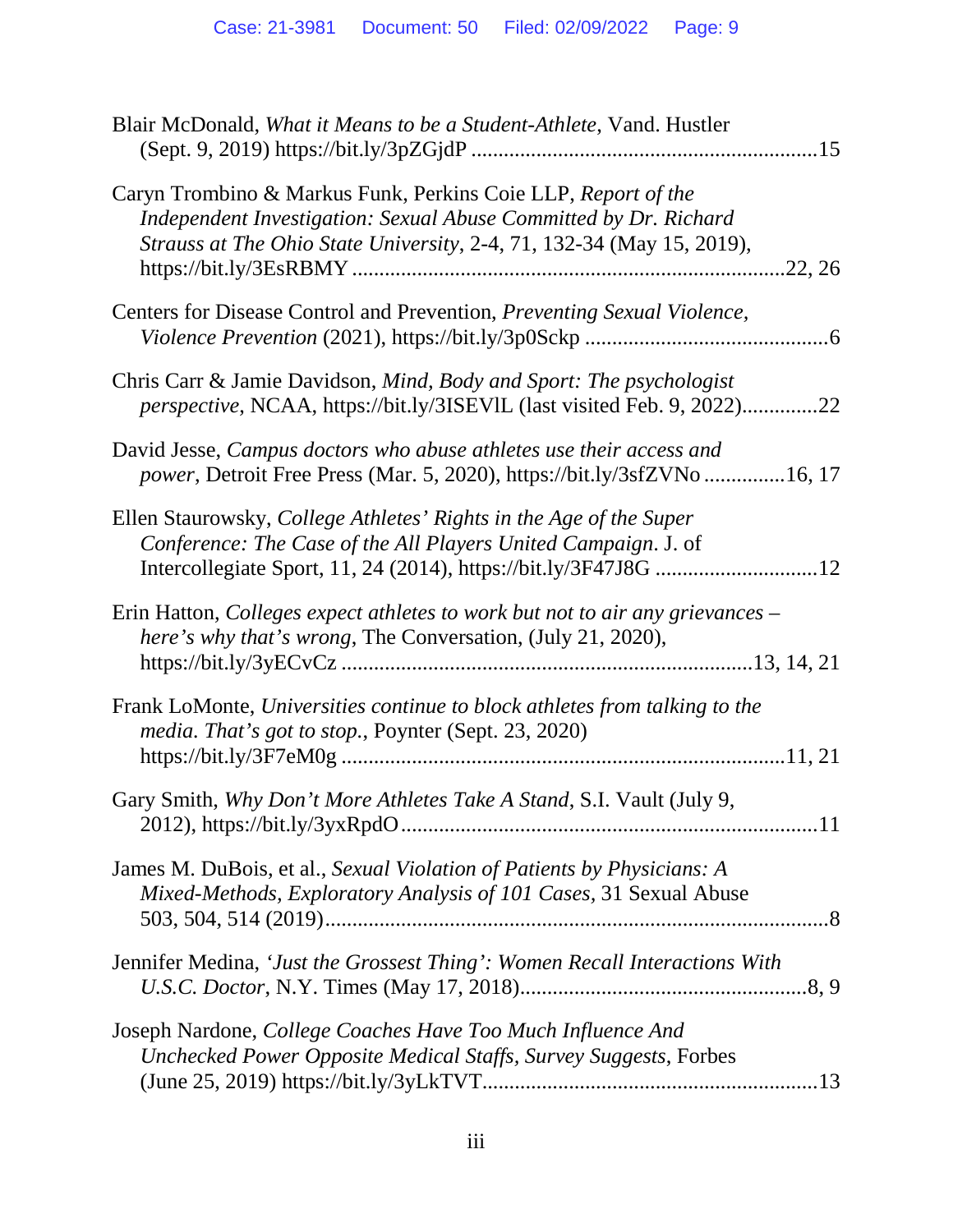| Kathleen C. Basile et al., Sexual Violence Surveillance: Uniform Definitions<br>and Recommended Data Elements (2014), https://bit.ly/3GJqizg 3                                                                                   |
|----------------------------------------------------------------------------------------------------------------------------------------------------------------------------------------------------------------------------------|
| Kathy Fang & Elizabeth Karpen, 175 women alleged sexual abuse against a<br>Columbia gynecologist. Five years after his conviction, they're still<br><i>fighting to be heard, Colum. Spectator (Mar. 26, 2021),</i>               |
| Keaton Clauss Muzika, College Athletes and Romantic Relationship<br>Conflict: The Moderating Effects of Sport-Relationship Conflict and<br><i>Enrichment</i> , Electronic Theses and Dissertations, at 3 (Aug. 2018),            |
| Kirsten Moran, Don't fool yourself: Athletes commit to a coach, not a<br>program, Nevada Sportsnet (Dec. 9, 2021), https://bit.ly/324hwgv12                                                                                      |
| Kristy McCray & Elizabeth Taylor, "I learned that sports teaches rape<br>culture": Assessing Sexual Violence Prevention Education for<br><i>Intercollegiate Athletes, 14 J. of Intercollegiate Sport, no. 1, at 50 (2021) 22</i> |
| Lauren Book, College athletes report high incidence of sexual abuse by<br>campus authority figures, survey finds, Lauren's Kids (Aug. 31, 2021),                                                                                 |
| Lenny Bernstein, In Larry Nassar's shadow, a larger sex abuse case at the                                                                                                                                                        |
| Letter from Robert C. Scott, Chair, Comm. On Educ. and Lab., and Suzanne<br>Bonamic, Chair Subcomm. On Civil Rights and Human Servs., to Gene<br>L. Dodaro, Comptroller General, U.S. Gov. Accountability Office (Dec.<br>.23    |
| Lorin Mordecai, Sexual Violence in Intercollegiate Athletics: A Historical<br>Perspective of Male Athletic Entitlement, J. of Issues in Intercollegiate                                                                          |
| Lydia Bell & Mary Wilfert, Mind, Body and Sport: Interpersonal violence<br>and the student-athlete population, NCAA, https://bit.ly/3292lCo (last                                                                                |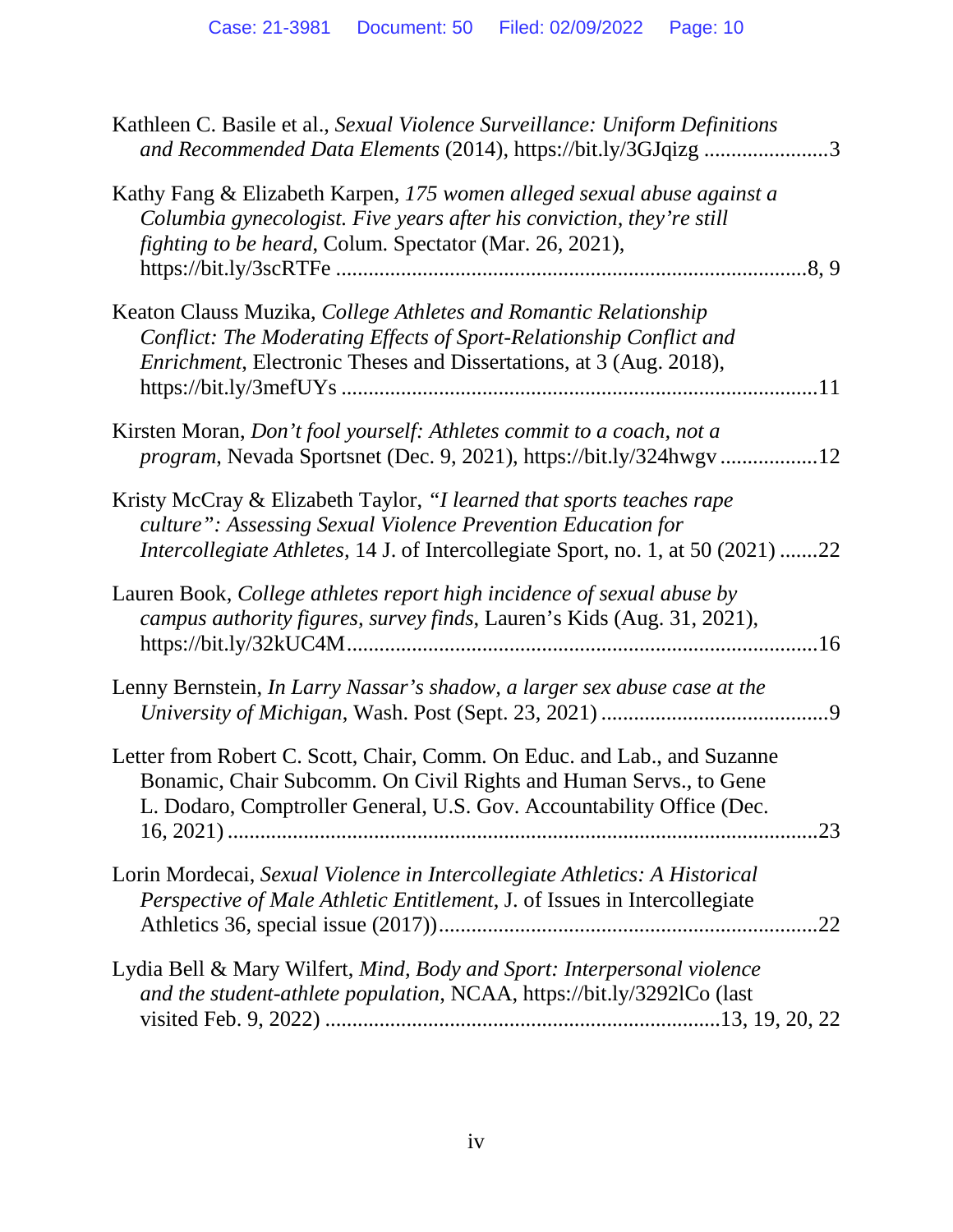| Manisha Aggarwal-Schifellite, Student-athletes pleased with time on teams,<br>but balancing commitments difficult, Harv. Gazette (June 5, 2020), |
|--------------------------------------------------------------------------------------------------------------------------------------------------|
| Marc Lallanilla, Team Psychology Can Contribute to Assaults, ABC News                                                                            |
| Michele Felder, What Are College Football Players Eating at BCS Training<br>Tables?, Bleacher Report (Mar. 19, 2013), https://bit.ly/3p0A61S 14  |
| RAINN, Campus Sexual Violence: Statistics, https://bit.ly/3scrOpK (last                                                                          |
| RAINN, Scope of the Problem: Statistics, https://bit.ly/3e0qq0W (last                                                                            |
| Rape, Abuse, and Incest National Network, Perpetrators of Sexual Violence:                                                                       |
| Robert A. McCormick & Amy Christian McCormick, The Myth of the<br>Student-Athlete: The College Athlete as Employee, 81 Wash. L. Rev. 71,         |
| Shaila Dewan, Why Women Can Take Years to Come Forward With Sexual                                                                               |
| Talia Richman & Doug Donovan, Death of Jordan McNair: Why did so few<br>Maryland football players talk to investigator?, The Balt. Sun (Oct. 8,  |
| The 1 in 6 Statistic, 1in6, https://bit.ly/3J39DIi (last visited Feb. 9, 2022) 6                                                                 |
| The Trust Gap Among College Students, National Survey of Student                                                                                 |
| U.S. Dep't of Justice, Bureau of Justice Statistics, National Crime                                                                              |
| Well-Being, NCAA, https://bit.ly/3F9MO4c (last visited Feb. 9, 2022)17                                                                           |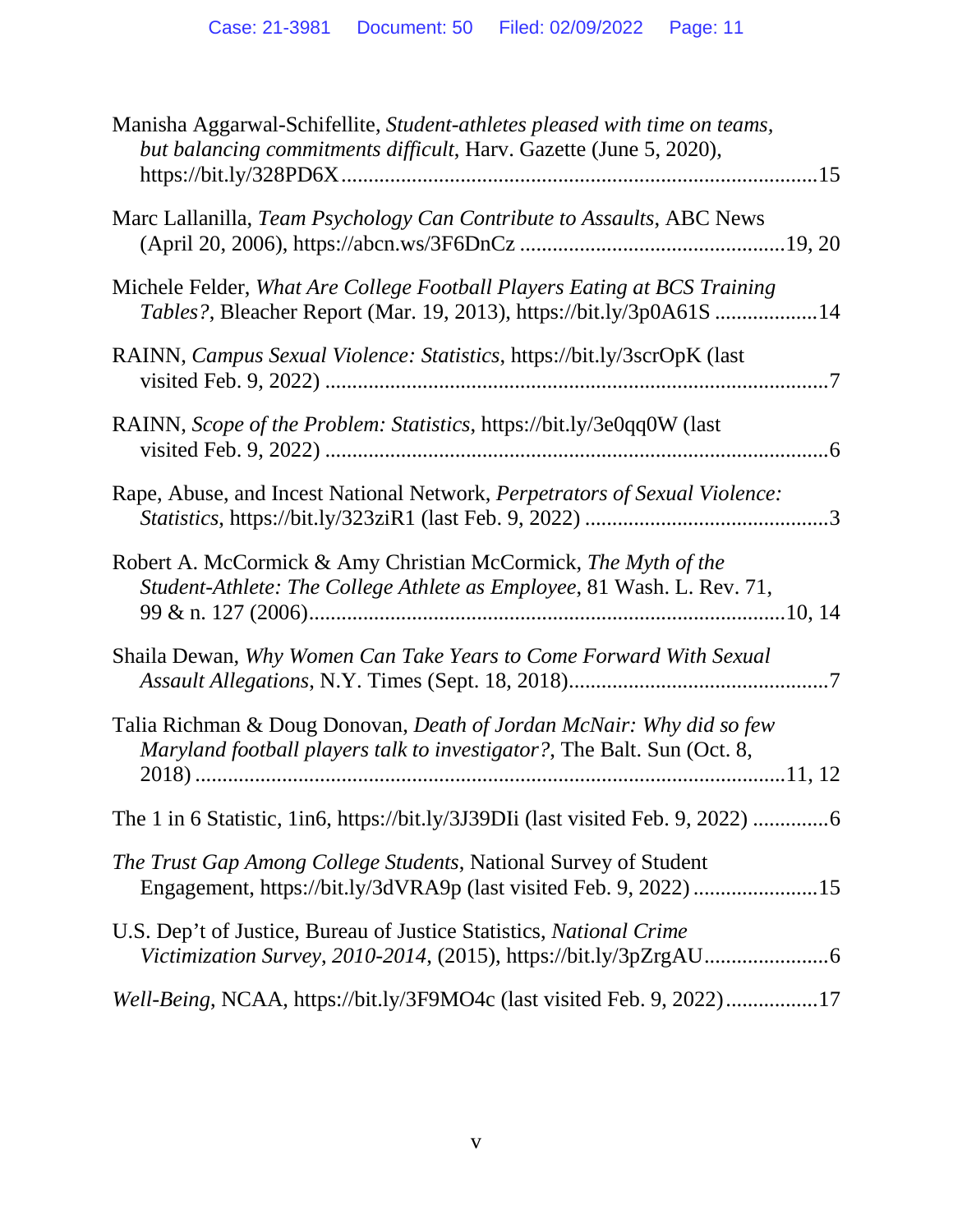## *AMICI CURIAE***'S IDENTITY, INTEREST, AND AUTHORITY TO FILE1**

Sexual abuse prevents survivorsfrom accessing the full and enriching benefits of athletics and education. *Amici* aim to help this Court to understand the insidious effects of sexual abuse on college athletes and the imperative of considering the experiences of survivors in addressing sexual harassment through the enforcement of Title IX.

The **National Women's Law Center** ("NWLC") is a non-profit legal advocacy organization dedicated to the advancement and protection of the rights of all people to be free from sex discrimination. Since its founding in 1972, NLWC has worked to advance educational opportunities, income security, workplace justice, and health and reproductive rights for women and girls and has participated as counsel or *Amicus Curiae* in a range of cases before the Supreme Court, federal courts of appeals, federal district courts, and state courts to secure protections against sex discrimination. NWLC's work of advocating for equity in education, including in school athletics, includes advocating for the full and fair enforcement of Title IX of the Education Amendments of 1972 ("Title IX"). Accordingly, NWLC has an

<sup>&</sup>lt;sup>1</sup> No counsel for any party authored this brief in whole or in part and no entity or person, aside from *Amici Curiae* and their counsel, made any monetary contribution intended to fund the preparation or submission of this brief.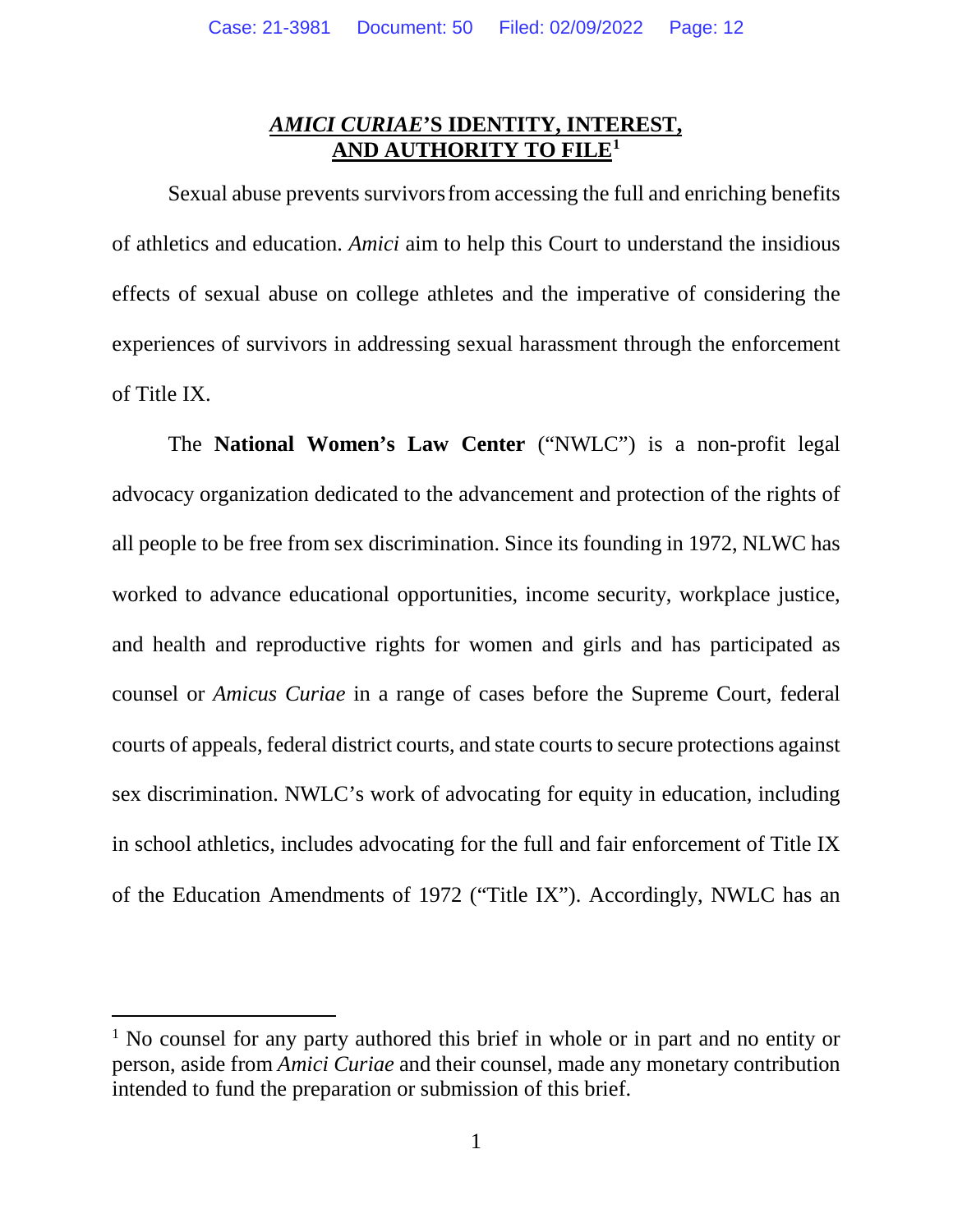interest in eradicating sexual harassment, including assault, on college campuses and in college athletics.

The **Women's Sports Foundation** ("WSF") exists to enable girls and women to reach their potential in sport and life. The organization is an ally, an advocate, and a catalyst. Founded by Billie Jean King in 1974, WSF strengthens and expands athletic participation and leadership opportunities through research, advocacy, community programming, and a wide variety of collaborative partnerships. WSF has positively shaped the lives of millions of youth, high school and college athletes, elite athletes, and coaches. As part of its work, WSF advocates for policies to safeguard against abuse and harassment in sport, which deter athletes from participating in sports and developing as individuals and athletes.

Additional *Amici* are civil rights advocacy organizations, committed to ensuring that survivors can bring claims (including through Title IX) for the harms they have faced and that they are not prevented from pursuing justice by erroneous application of procedural barriers. All *Amici* share an interest in eradicating sexual abuse, including in college athletics, and facilitating this Court's understanding of the effects of sexual abuse on college athletes and the importance of considering survivors' experiences in evaluating their claims.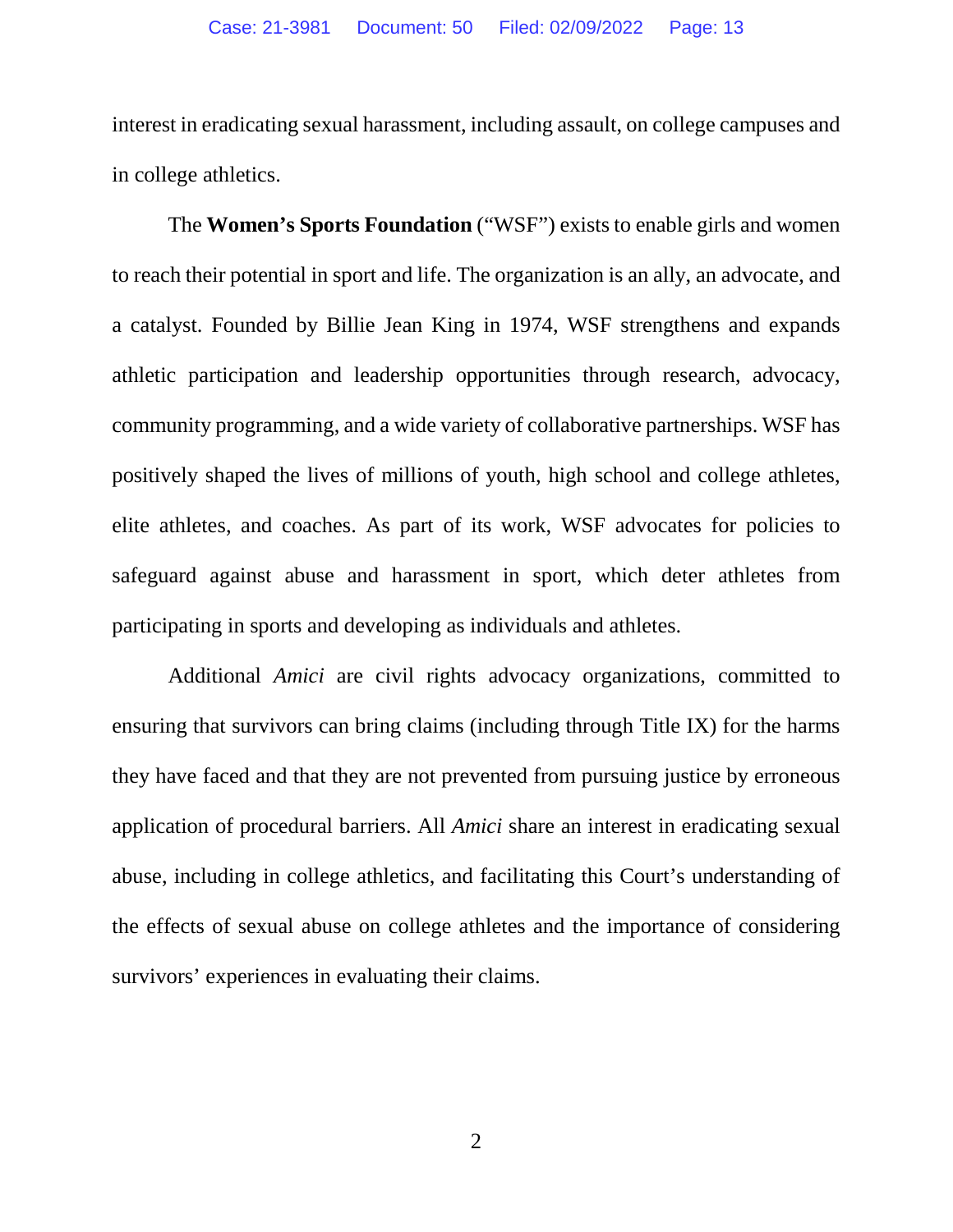#### **INTRODUCTION**

Each year, hundreds of thousands of individuals are subjected to sexual abuse—the vast majority of them at the hands of someone they know or trust.<sup>2</sup> Abuse of this type can be particularly insidious in the way it twists bonds of trust to protect perpetrators. Unable to process that a person they know could betray their trust in this way, survivors may fail to recognize the harm perpetrated against them as sexual abuse. The consequences are profound and deeply troubling: Survivors may struggle to cope with trauma they do not fully understand and may be unable to seek treatment and support they need. The ruling of the court below, if upheld, would add yet another profound and unwarranted consequence: the impossibility of securing justice for survivors who did not at first recognize their experiences as sexual abuse.

<sup>2</sup> Rape, Abuse, and Incest National Network ("RAINN"), *Perpetrators of Sexual Violence: Statistics*, https://bit.ly/323ziR1 (last visited Feb. 9, 2022). Sexual abuse can take many forms, including assault, harassment, and molestation. The Centers for Disease Control and Prevention ("CDC") defines sexual violence as "a sexual act that is committed or attempted by another person without freely given consent of the victim or against someone who is unable to consent or refuse." Kathleen C. Basile et al., *Sexual Violence Surveillance: Uniform Definitions and Recommended Data Elements*, at 11 (2014), https://bit.ly/3GJqizg. It includes "nonphysically pressured unwanted penetration; intentional sexual touching; [and] non-contact acts of a sexual nature." *Id.* And it includes when a victim is unable to refuse due to "intimidation or pressure, or misuse of authority." *Id.* Unless otherwise specified, the term "sexual abuse" as used in this brief is intended to encompass sexual violence and harassment in all its forms.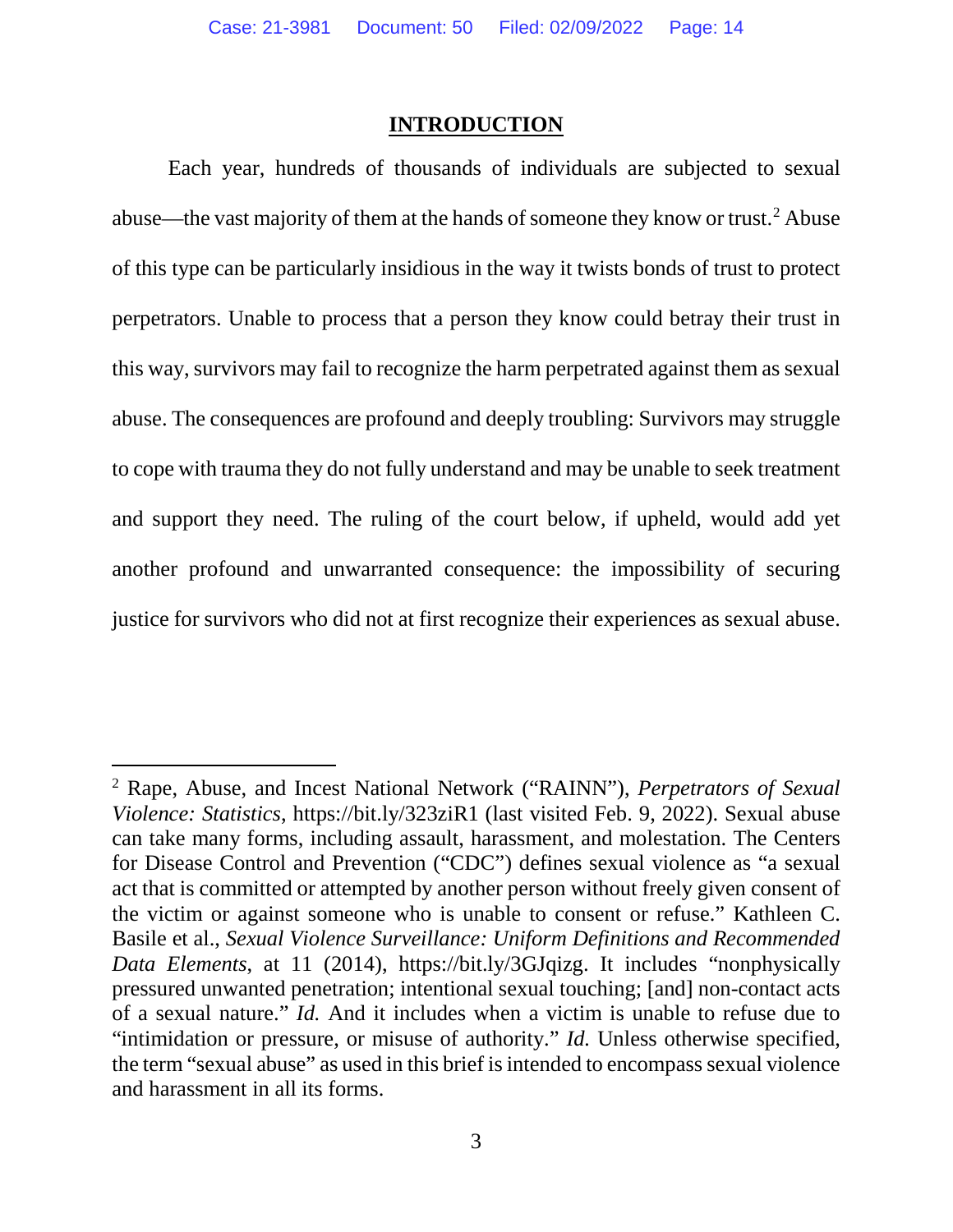Plaintiffs are former students, many of whom were college athletes, at The Ohio State University ("OSU") who suffered sexual abuse at the hands of Dr. Richard Strauss over the course of two decades while OSU ignored and enabled it. The district court granted OSU's motion to dismiss their complaint on the ground that Plaintiffs' Title IX claims were barred by the statute of limitations. The court presumed that all Plaintiffs knew or should have known, either during Dr. Strauss's abusive medical examinations or shortly thereafter, that they suffered sexual abuse. The court deemed it implausible that Plaintiffs did not recognize until years later that Dr. Strauss's "treatment" was sexual abuse because some Plaintiffs stated in the complaint that they had been uncomfortable with the examinations and had discussed their discomfort with teammates and coaches.<sup>3</sup>

The district court's analysis wrongly conflated some Plaintiffs' descriptions of discomfort at the time of the examinations with a recognition that they had been sexually abused. The court also incorrectly assumed that because the uncomfortable nature of Dr. Strauss's examinations was openly discussed or joked about by some athletes at OSU, every Plaintiff should have known or should have investigated to discover that the abuse resulted from OSU's deliberate indifference.<sup>4</sup> But these

<sup>3</sup> *See Garrett* Op. and Order, [hereinafter, "*Garrett* Op."], R. 197 at 18 n.7 (adopted by *Snyder-Hill* Op. and Order, R. 158; and *Moxley* Op. and Order, R. 26).

<sup>4</sup> *Id.* at 19 n.8.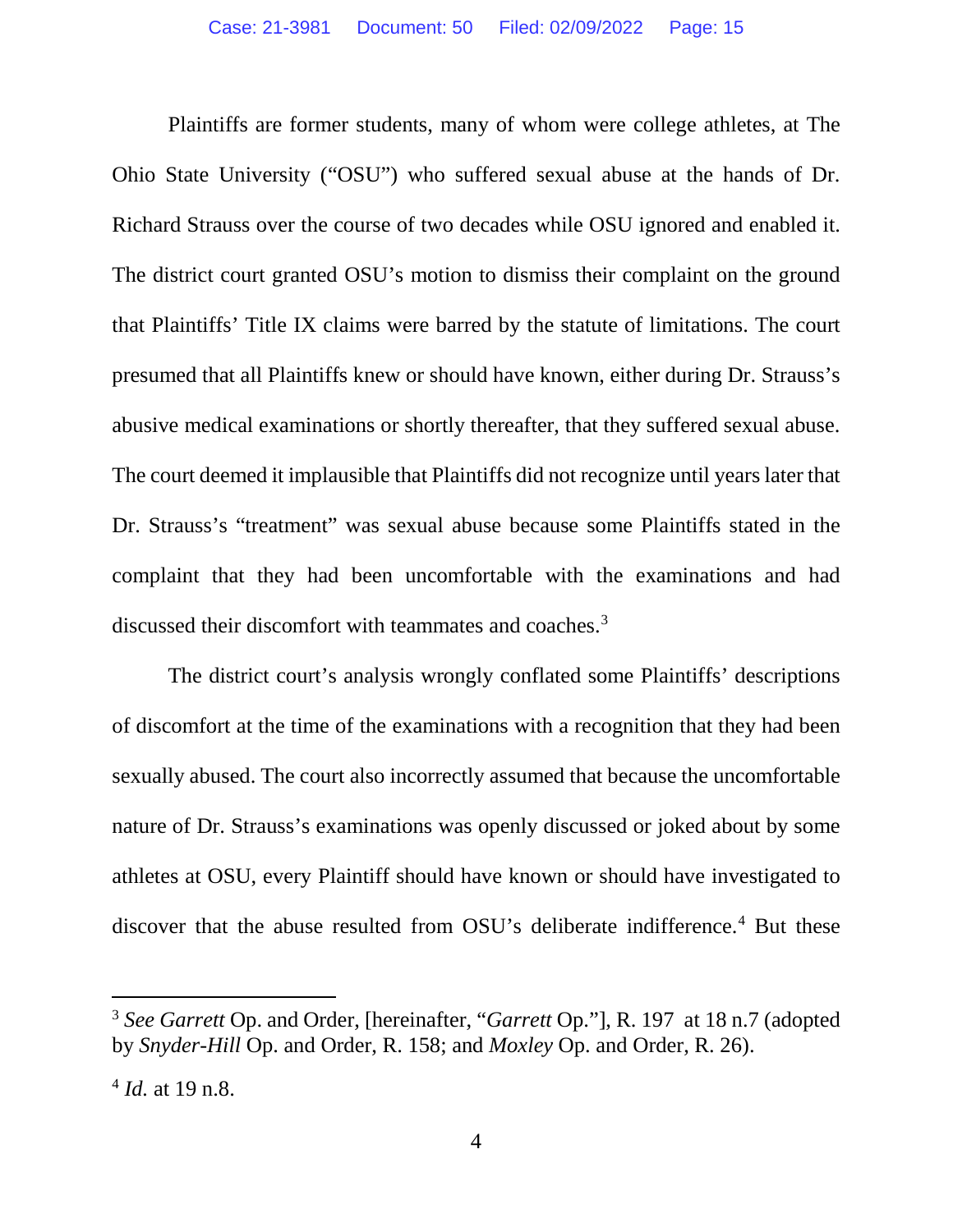allegations, which the district court erroneously used to discredit Plaintiffs' claims, actually illustrate the insidious ways in which Plaintiffs' trust in their institution prolonged their suffering and made it less likely that they would realize that they experienced sexual abuse.

The district court's analysis failed to account for well-established social and psychological dynamics that can prevent survivors of sexual abuse—especially abuse at the hands of a trusted authority figure—from recognizing it. These dynamics are exacerbated in the context of college athletics. College athletes are susceptible to the influence of authority figures, particularly ones they trust and admire, such as a coach or team doctor. They are vulnerable to accepting experiences shared with and condoned by their teams as normal and appropriate and may be less likely to suspect that these experiences are abusive. As high-level athletes, they are often encouraged to endure physical discomfort and suppress pain. These factors ingrained in college athletics place college athletes at heightened risk not only of experiencing sexual abuse but also of failing to realize they have been abused. By failing to account for these dynamics, the district court incorrectly discredited the experiences of survivors of sexual abuse, and particularly survivors who are also college athletes.

Survivors of sexual abuse at the hands of trusted authority figures already face enormous challenges in redressing the trauma they have suffered. Courts should not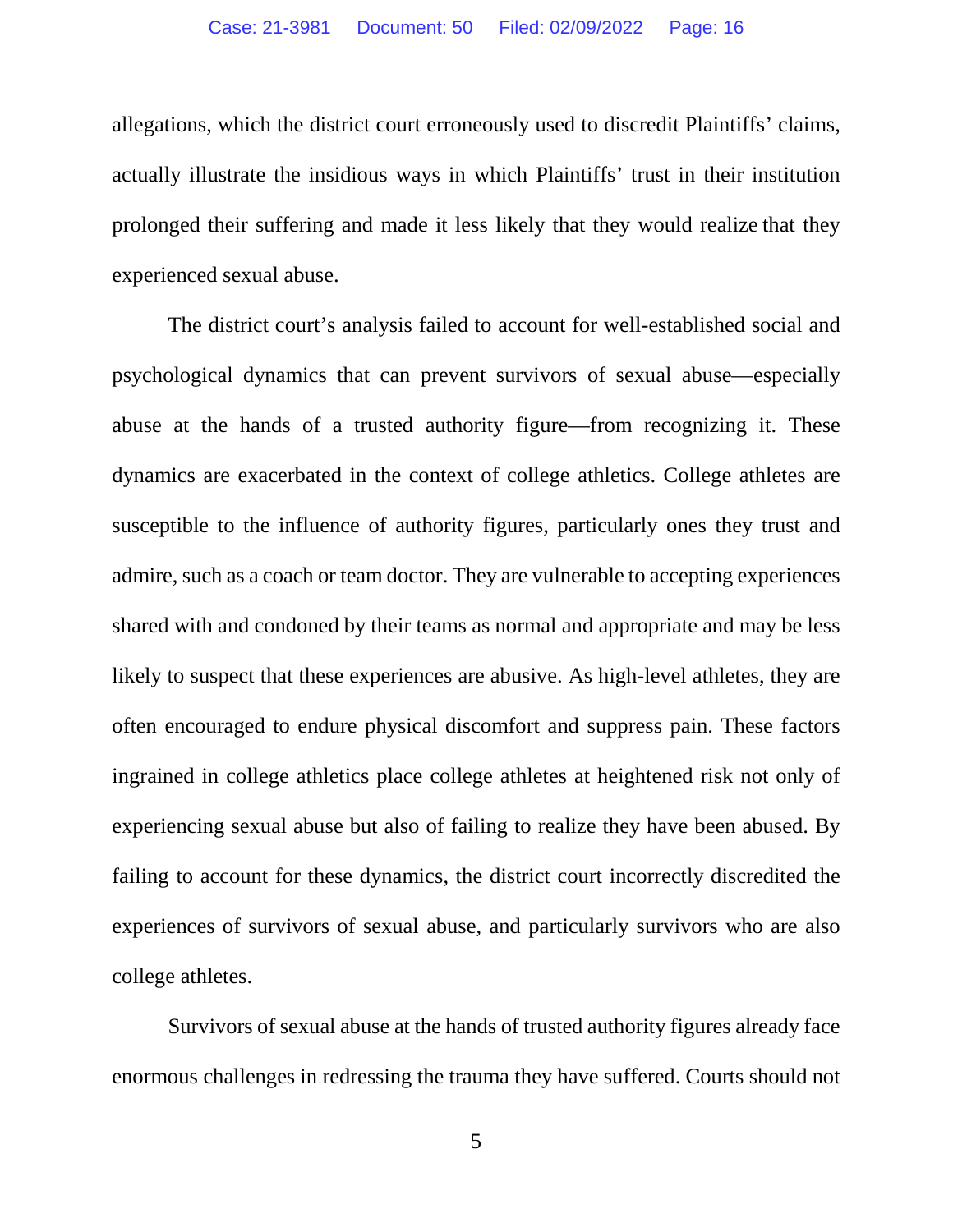add to these challenges by constraining survivors from seeking and achieving justice based on unsupported and harmful assumptions about whether and how they should recognize abuse. Plaintiffs plausibly alleged that they did not understand until years later that Dr. Strauss had sexually abused them *and* that OSU's deliberate indifference allowed further abuse. The district court was wrong to deem their claims untimely, and its order of dismissal should be reversed.

#### **ARGUMENT**

## **I. Failure to recognize sexual abuse is a pervasive and insidious problem.**

Sexual abuse is an all-too-common problem that affects every community. More than 400,000 individuals are sexually abused each year.<sup>5</sup> Sexual abuse is particularly pervasive on college campuses, where one in four women, one in fifteen men, and one in four transgender, non-binary, and gender-nonconforming students are sexually assaulted during their time as undergraduates.<sup>6</sup> Male college students

<sup>5</sup> RAINN, *Scope of the Problem: Statistics*, https://bit.ly/3e0qq0W (last visited Feb. 9, 2022) (citing the U.S. Dep't of Justice, Bureau of Justice Statistics, *National Crime Victimization Survey*, *2010-2014*, (2015), https://bit.ly/3pZrgAU); *see also*  CDC, *Preventing Sexual Violence, Violence Prevention* (2021), https://bit.ly/3p0Sckp.

<sup>6</sup> AAU, *Report on the AAU Campus Climate Survey on Sexual Assault and Misconduct*, ix (Oct. 15, 2019) [hereinafter "*AAU Survey*"], https://bit.ly/3Lloik3. In addition, according to a 2005 student conducted by the U.S. Centers for Disease Control, 16% of boys—or about one in six boys—have been sexually abused by the age of 18. The 1 in 6 Statistic, 1in6, https://bit.ly/3J39DIi (last visited Feb. 9, 2022).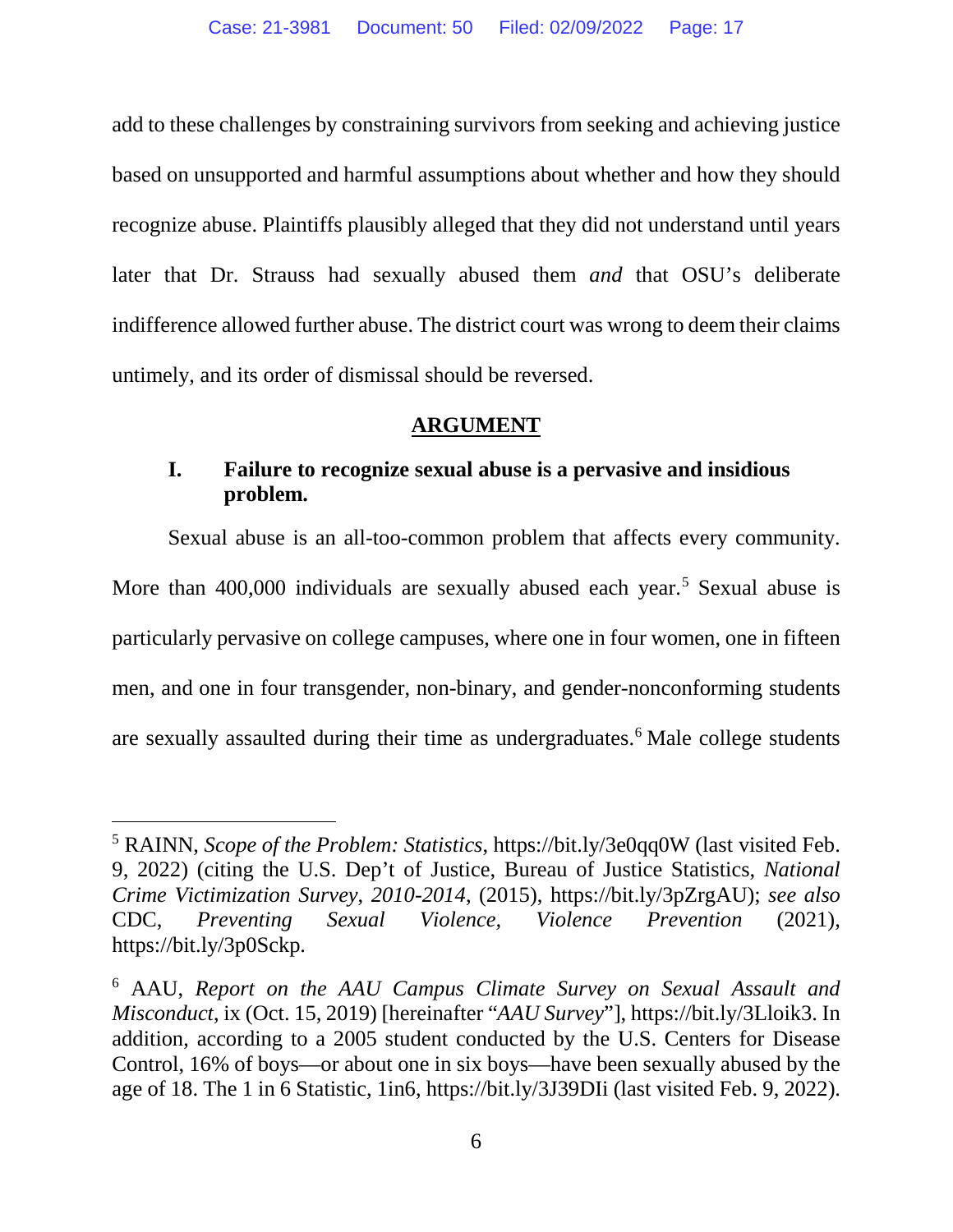are 78% *more* likely than male non-students of the same age to be a victim of rape or sexual assault.<sup>7</sup>

But the fact that sexual abuse is so prevalent does not mean that it is easily *recognized* as abuse—including by the survivors themselves. An abuser's actions pretending as if nothing abusive happened, or dismissing or minimizing the incident—can inhibit a survivor's ability to recognize abuse for what it is. $8$  Male survivors may be particularly likely to doubt their experience: In a survey of 181,752 students at 33 universities, more than half of college men who experienced nonconsensual sexual touching said they did not believe it was serious enough to report to the school.<sup>9</sup>

Barriers to recognizing sexual abuse take on added significance in the context of abuse perpetrated by medical professionals. Patients trust doctors with their bodies, and appropriate medical procedures may be uncomfortable or feel invasive.

<sup>7</sup> RAINN, *Campus Sexual Violence: Statistics*, https://bit.ly/3scrOpK (last visited Feb. 9, 2022).

<sup>8</sup> Shaila Dewan, *Why Women Can Take Years to Come Forward With Sexual Assault Allegations*, N.Y. Times (Sept. 18, 2018), https://nyti.ms/3oYVNiT; *see also*  Abigail Pesta, *An Early Survivor of Larry Nassar's Abuse Speaks Out For the First Time*, Time (July 18, 2019), https://bit.ly/3IVHJyv (a survivor of U.S. Gymnastics' team doctor Larry Nassar's abuse recounting how Nassar normalized inappropriate touching).

<sup>&</sup>lt;sup>9</sup> AAU Survey at A7-27. This is just one of the many hurdles male survivors face in responding to and overcoming sexual abuse.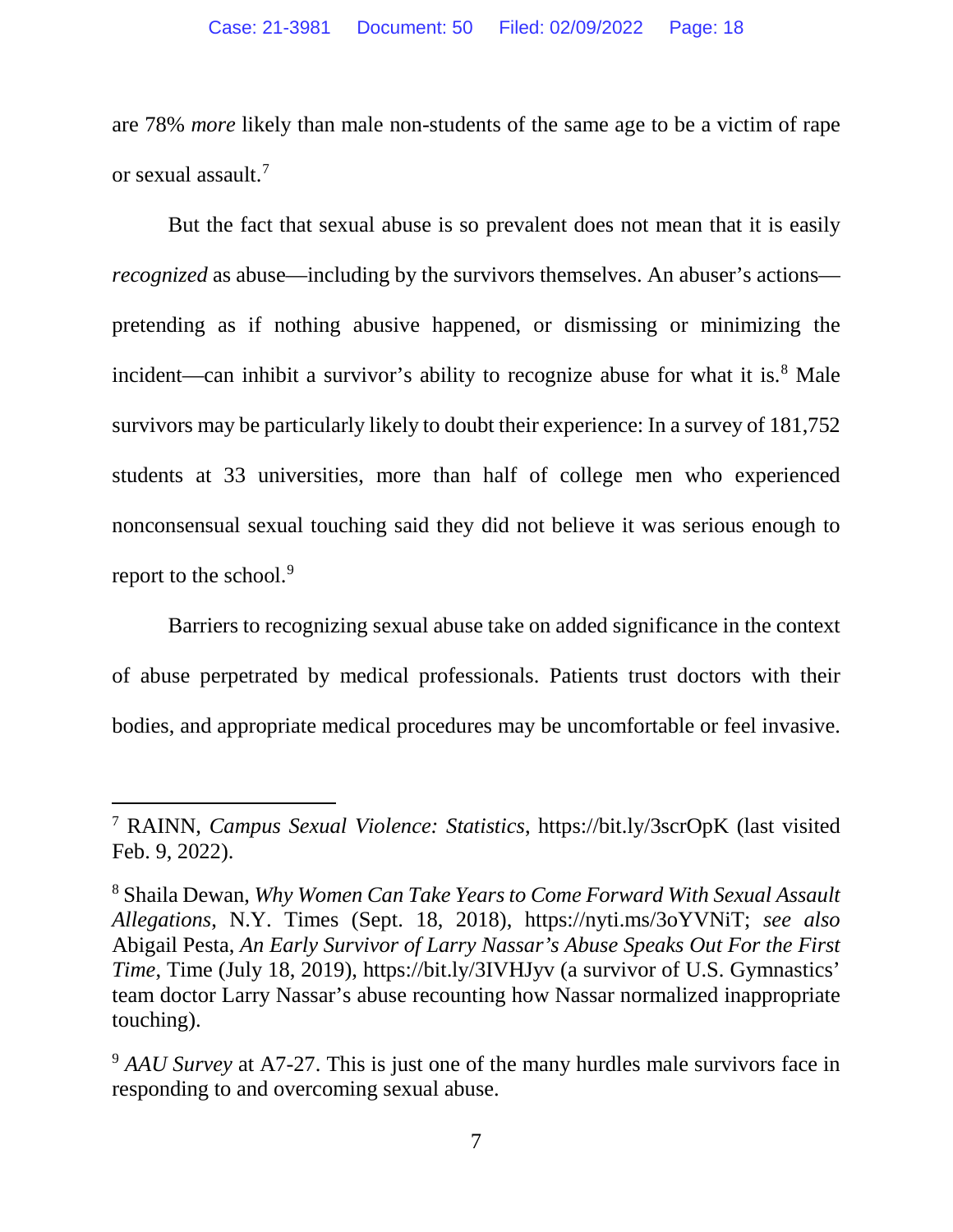For this reason, patients relying upon doctors' expertise and discretion generally will not assume that an unpleasant experience is abusive. To the contrary, survivors of abuse by doctors often believe that the uncomfortable touching they experienced was medically necessary—a belief that can be reinforced by the doctor's own assurances that their conduct is normal and appropriate. For example, a former USC student who was abused by a university doctor explained that she was unclear if the doctor abused her because "she was young and unsure of proper protocol for a physician."10 A survivor of sexual abuse by a Columbia gynecologist described a similar experience: "I believed that everything he was doing was medically necessary . . . It wasn't until after the fact that I realized this was not what it was supposed to be."<sup>11</sup> This trust often contributes to the reoccurrence of abuse by physicians on patient-victims: In a study of 101 cases of sexual abuse by a physician, abuse reoccurred in 96% of cases. <sup>12</sup> The disturbing accounts of sexual abuse by doctors, including Larry Nassar, who abused hundreds of gymnasts;<sup>13</sup> Robert

<sup>10</sup> Jennifer Medina, *'Just the Grossest Thing': Women Recall Interactions With U.S.C. Doctor*, N.Y. Times (May 17, 2018), https://nyti.ms/3F4BeHt.

<sup>11</sup> Kathy Fang & Elizabeth Karpen, *175 women alleged sexual abuse against a Columbia gynecologist. Five years after his conviction, they're still fighting to be heard*, Colum. Spectator (Mar. 26, 2021), https://bit.ly/3scRTFe.

<sup>12</sup> James M. DuBois, et al., *Sexual Violation of Patients by Physicians: A Mixed-Methods, Exploratory Analysis of 101 Cases,* 31 Sexual Abuse 503, 504, 514 (2019).

<sup>13</sup> Pesta, *supra*.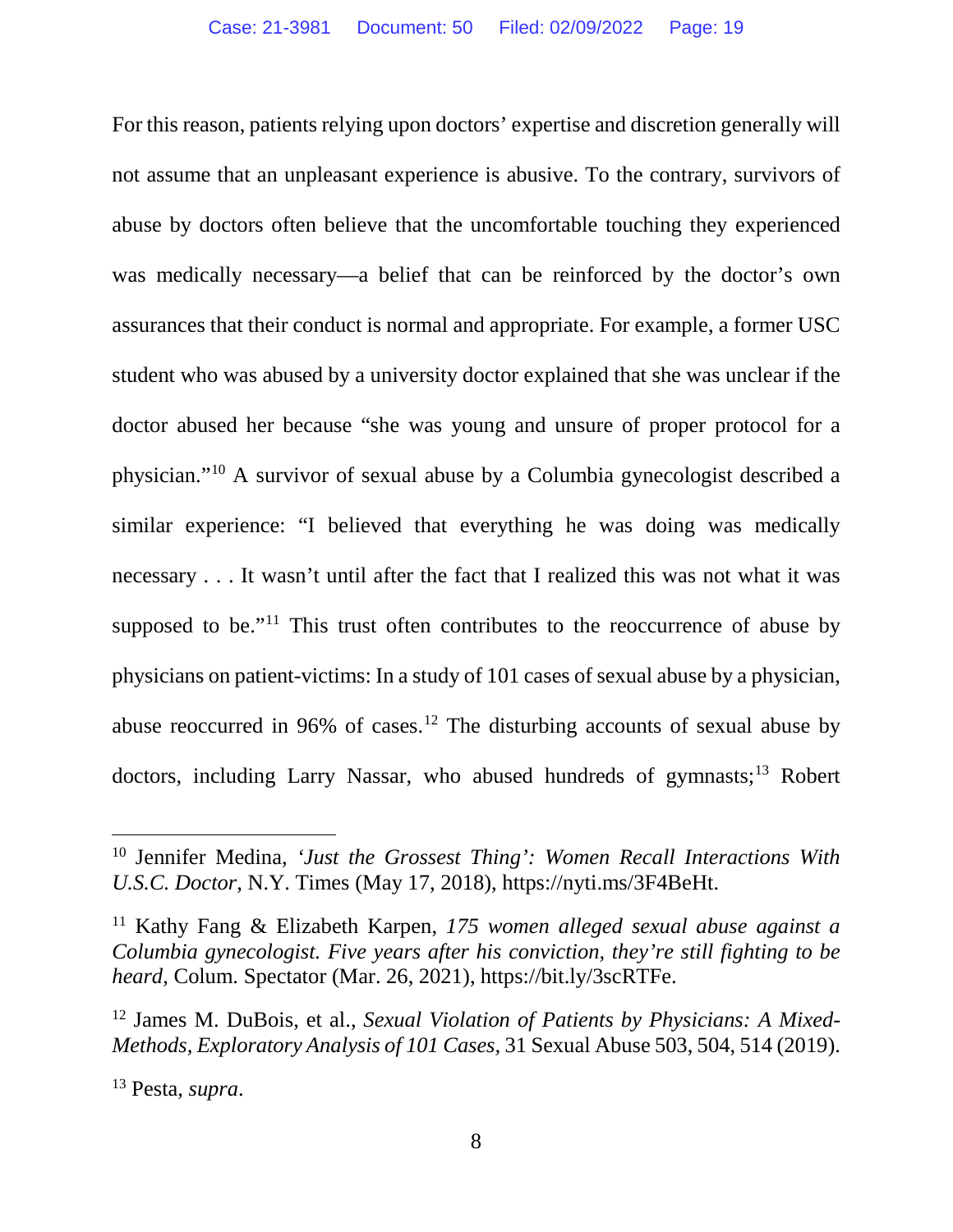Anderson, who abused more than one thousand University of Michigan male students and athletes; $<sup>14</sup>$  George Tyndall, who abused female students at the</sup> University of Southern California;<sup>15</sup> and Robert Hadden, who abused women for decades as a gynecologist at the Columbia University Irving Medical Center,<sup>16</sup> illustrate the breadth and severity of this dynamic.

As these examples show, the assumption that every survivor who feels discomfort necessarily knows or should know that they have been sexually abused rests on a flawed understanding of survivors' experiences—in particular the experience of survivors abused by an authority figure or medical professional.

### **II. The challenges in recognizing sexual abuse are exacerbated in college athletics.**

Factors that often prevent survivors from realizing that the conduct they have experienced is sexual abuse—such as trust in and respect for the perpetrator, normalization through societal expectations and cues from authority figures, and unwillingness to see oneself as a victim—are exacerbated in many respects by the culture of college athletics. College athletes, like the majority of Plaintiffs here, have a special love for their school, and they trust and depend on coaches, team doctors,

<sup>14</sup> Lenny Bernstein, *In Larry Nassar's shadow, a larger sex abuse case at the University of Michigan*, Wash. Post (Sept. 23, 2021), https://wapo.st/3e49tmd.

<sup>15</sup> Medina, *supra*.

<sup>16</sup> Fang & Karpen, *supra.*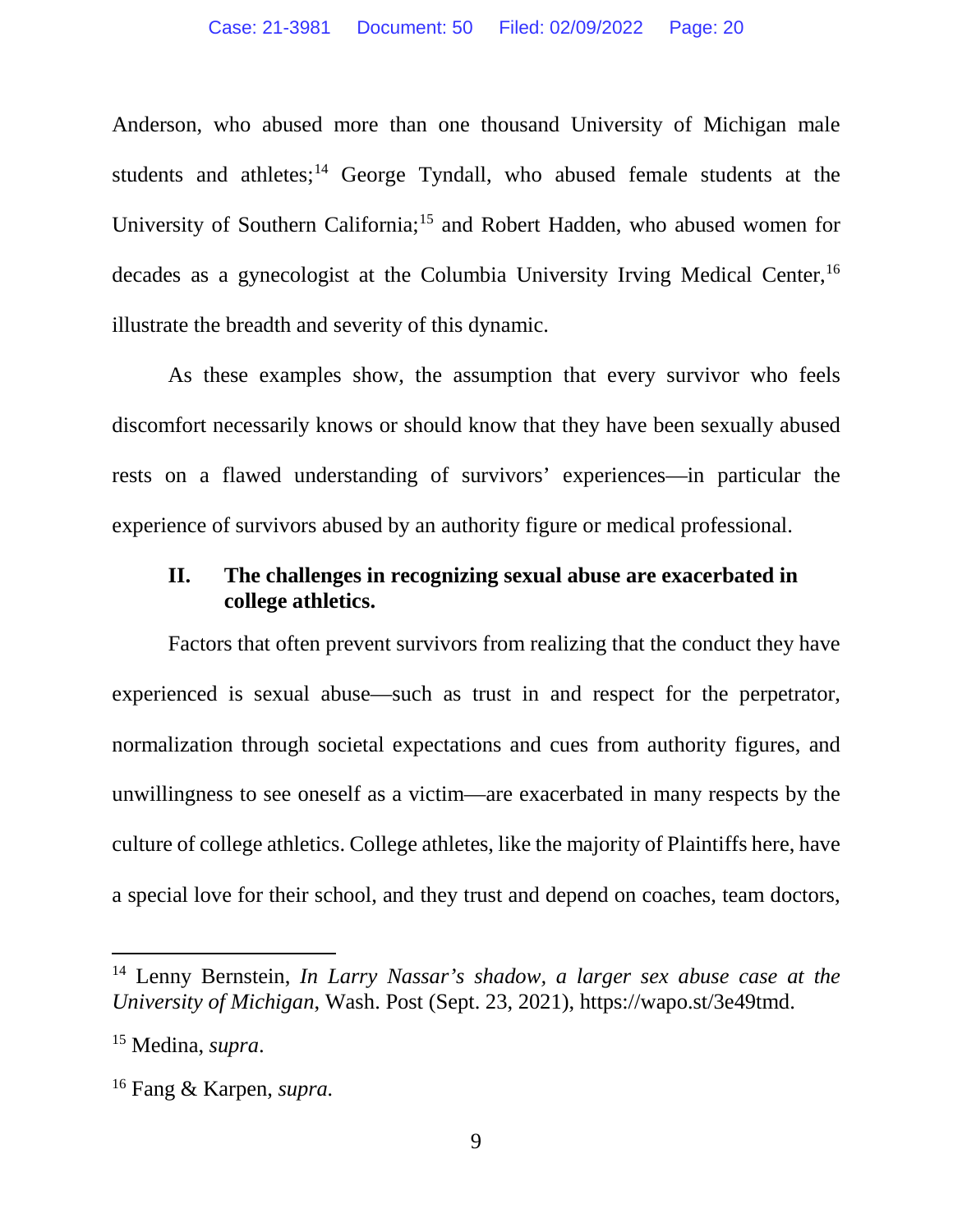and their teammates. They are particularly likely to follow the lead of these figures. These dynamics may prevent college athletes from realizing that they have been the victims of sexual abuse.

## **A. College athletes have a special relationship of trust and dependence with their institutions and athletic teams.**

Being a college athlete is, in many ways, a labor of love. Love of the sport, team, and school motivate college athletes to dedicate enormous amounts of time and energy to representing their schools on and off the field. They wake up hours earlier than their classmates to attend practice, miss office hours to watch game film, and sit in frigid ice baths to rehab aching muscles instead of socializing with friends. The relationship between college athletes and their institution quickly becomes one of particular trust and dependence.

A number of factors contribute to the heightened level of trust that college athletes place in their teams, institutions, and the individuals affiliated with them. One factor is the highly regulated nature of college athletes' lives. College athletes can spend as many as 40 to 50 hours per week on athletic activities alone. *See* Robert A. McCormick & Amy Christian McCormick, *The Myth of the Student-Athlete: The College Athlete as Employee*, 81 Wash. L. Rev. 71, 99 & n. 127 (2006) (conservatively estimating a football player dedicates 53 hours to football during the week of a home game). The sheer amount of time college athletes spend with their coaches and teammates contributes to the construction of deep personal bonds and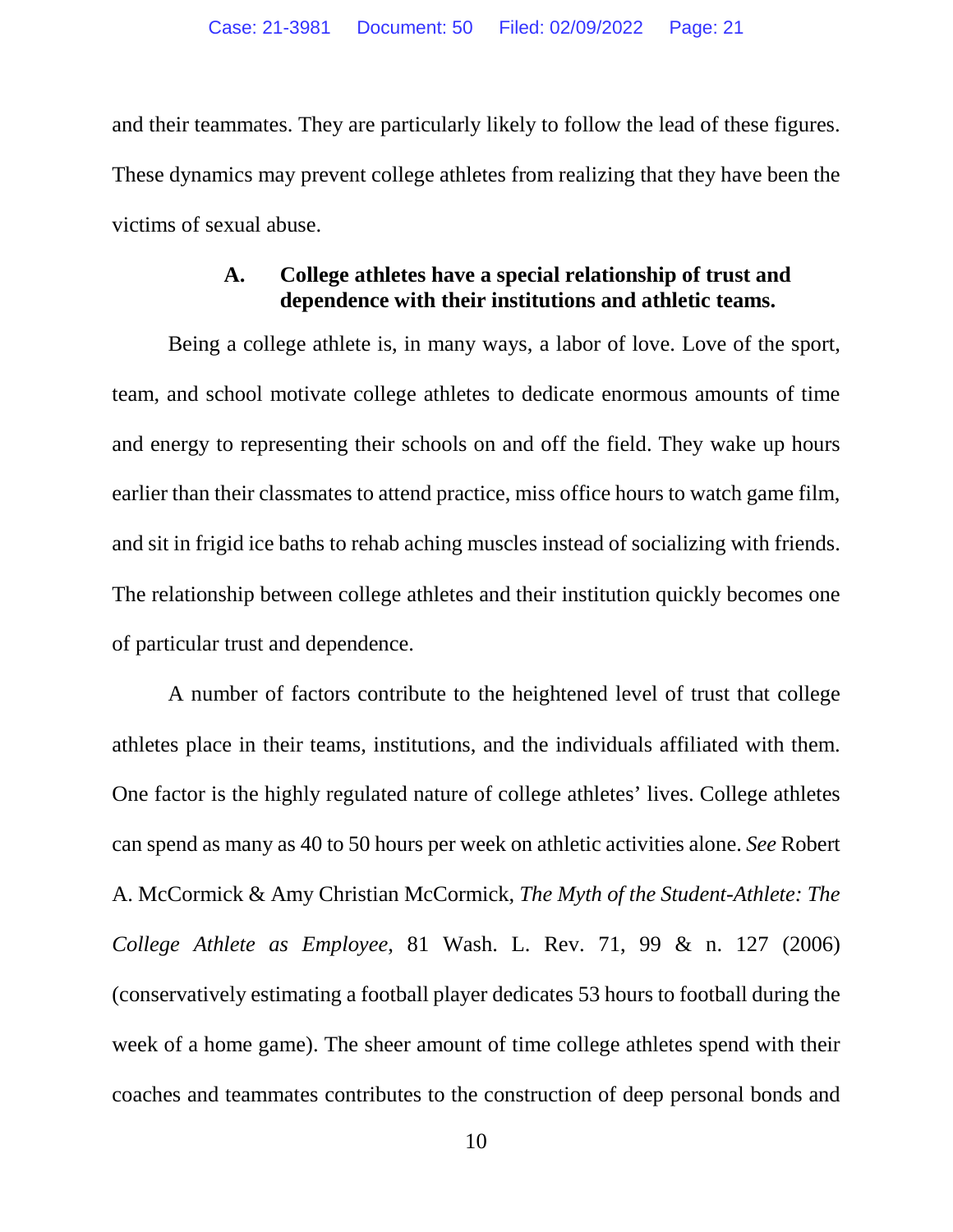strong relationships of trust and community. It also means that college athletes have fewer opportunities to develop relationships outside of their teams—they rarely have time for other jobs, for study sessions with non-athlete classmates, or even for casual socializing. *See* Keaton Clauss Muzika, *College Athletes and Romantic Relationship Conflict: The Moderating Effects of Sport-Relationship Conflict and Enrichment*, Electronic Theses and Dissertations, at 3 (Aug. 2018), https://bit.ly/3mefUYs (citing Aimee C. Kimball, *''You signed the line'': Collegiate student athletes' perceptions of Autonomy,* 8 Psychology of Sport and Exercise, no. 5, at 818 (2007)). This massive time commitment and relationship building contributes to the development of an "us-against-them" mentality. *See* Gary Smith, *Why Don't More Athletes Take A Stand*, S.I. Vault (July 9, 2012), https://bit.ly/3yxRpdO. College athletes are more likely to protect and defend their school or someone who is a part of the institution because "there is an unwritten rule that athletes shouldn't talk to outsiders about issues that could 'hurt your own.'"17 Talia Richman & Doug Donovan, *Death of* 

 $17$  This rule, however, isn't always unwritten. East Carolina University directs football players, "[i]f you do not have anything good to say, do not say anything at all. DO NOT COMPLAIN ABOUT THE COACHES, TEAMMATES OR THE UNIVERSITY." Frank LoMonte, *Universities continue to block athletes from talking to the media. That's got to stop.*, Poynter (Sept. 23, 2020), https://bit.ly/3F7eM0g. Kent State University instructs all of its athletes that complaints should be reported to coaches only. *See id.* And 50 out of 58 handbooks from NCAA Division I state universities explicitly forbid college athletes from speaking to journalists without permission. *Id.*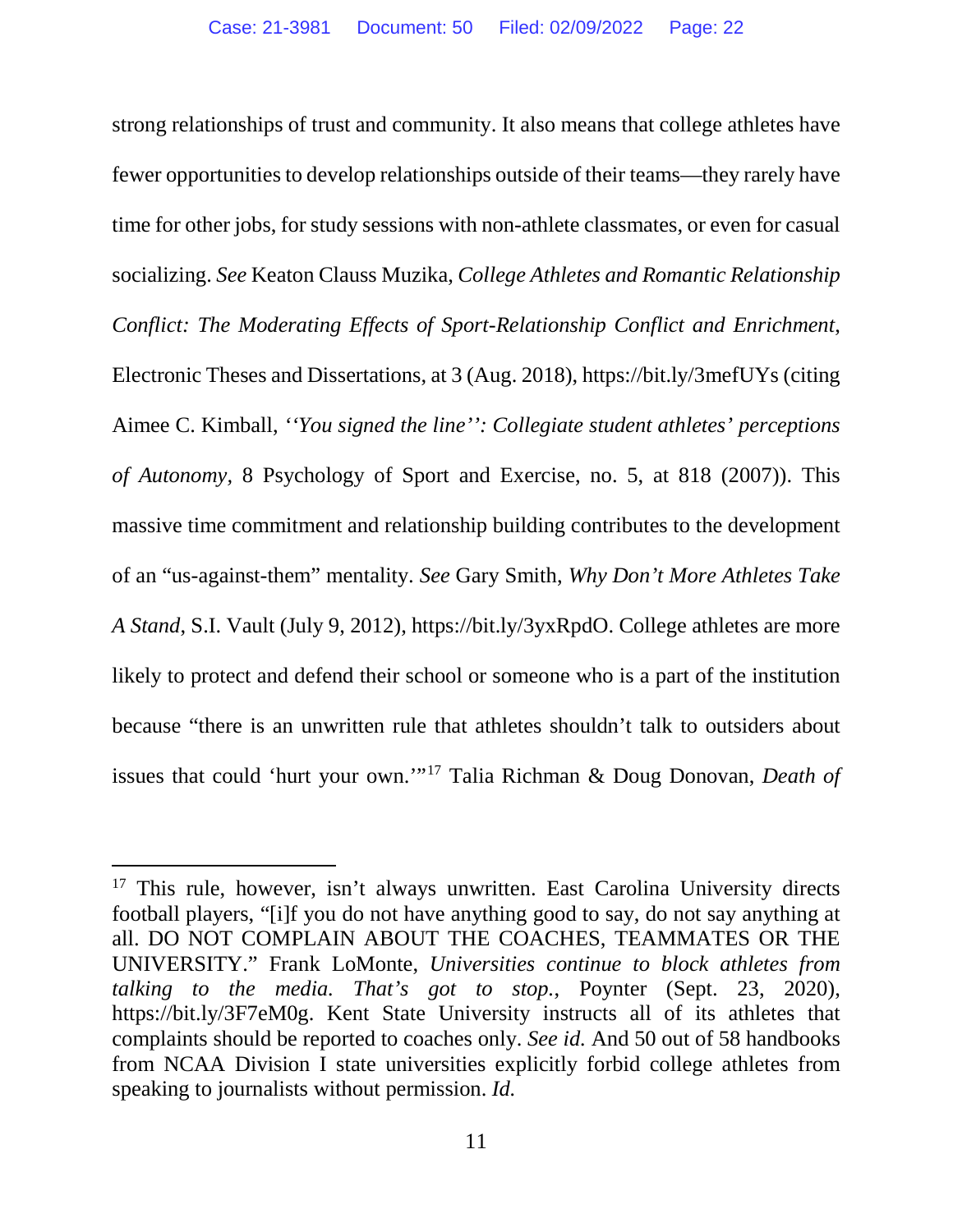*Jordan McNair: Why did so few Maryland football players talk to investigator?*, Balt. Sun (Oct. 8, 2018), https://bit.ly/3m7kbx2.

College athletes are also conditioned to trust and defer to the judgment of others. Even in their time off the field, everything from what they eat, to when they sleep, to what they wear is decided by someone else. *See* Ellen Staurowsky, *College Athletes' Rights in the Age of the Super Conference: The Case of the All Players United Campaign*. J. of Intercollegiate Sport, 11, 24 (2014), https://bit.ly/3F47J8G ("The lives of college athletes are routinely regulated . . . coaches and athletic department personnel . . . have developed over the years a detailed set of guidelines by which athletes must live to earn and to keep their scholarships."). This dependence creates an almost unquestioning level of trust between a college athlete and their coach and teammates—not always to the athlete's benefit. *See* Alexandra Laird, *The NCAA's Lack of Clarity Regarding Coaches Liability for Abuse of Players*, THE L•E•JER, (Sept. 6, 2021), https://bit.ly/3ywthIx (describing how a college softball player ran blindfolded into a brick wall at the encouragement of her coach and teammates because she assumed they wouldn't put her in danger).

Coaches and trainers play an essential role in developing an athlete's sense of trust and dependence on the institution. An athlete's relationship with a coach is often a major factor in determining which school the athlete attends, *see* Kirsten Moran, *Don't fool yourself: Athletes commit to a coach, not a program*, Nevada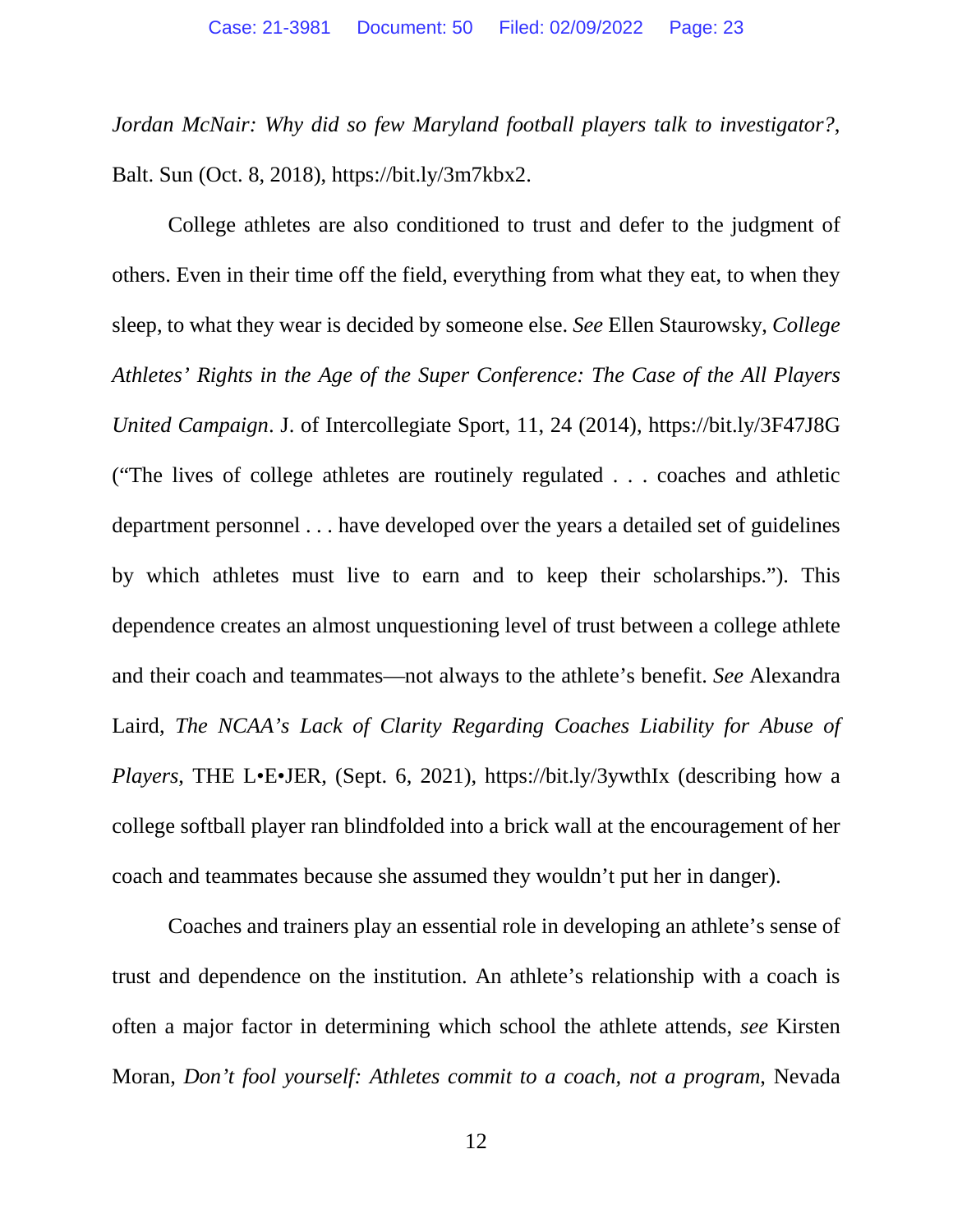Sportsnet (Dec. 9, 2021), https://bit.ly/324hwgv, and coaches frequently serve as trusted mentors. Athletes take cues from coaching staff in determining what type of conduct is normal or acceptable on and off the field. One study found that "having a coach who talks to student-athletes about treating members of the opposite sex appropriately, relationship violence, and speaking up when things are not right, is both directly and indirectly significantly related to [a college athlete's] willingness to intervene in both situations." Lydia Bell & Mary Wilfert, *Mind, Body and Sport: Interpersonal violence and the student-athlete population*, NCAA, https://bit.ly/3292lCo (last visited Feb. 9, 2022).

Coaches are more than mentors; they directly influence an athlete's college experience as both a student and athlete. *See, e.g.*, Adela S. Roxas & Lynn L. Ridinger, *Relationships of Coaching Behaviors to Student-Athlete Well-Being*, 2 Higher Educ. Pol. & Econ., no. 1, art. 10, at 2 (2016), https://bit.ly/3ma3nFF ("College coaches have power over student-athletes' playing time, scholarship money, and transfer opportunities, as well as the quality of much of the time of their day-to-day lives."); *see also* Erin Hatton, *Colleges expect athletes to work but not to air any grievances – here's why that's wrong*, The Conversation, (July 21, 2020), https://bit.ly/3yECvCz (discussing the control coaches have over college athletes); Joseph Nardone, *College Coaches Have Too Much Influence And Unchecked Power Opposite Medical Staffs, Survey Suggests*, Forbes (June 25, 2019),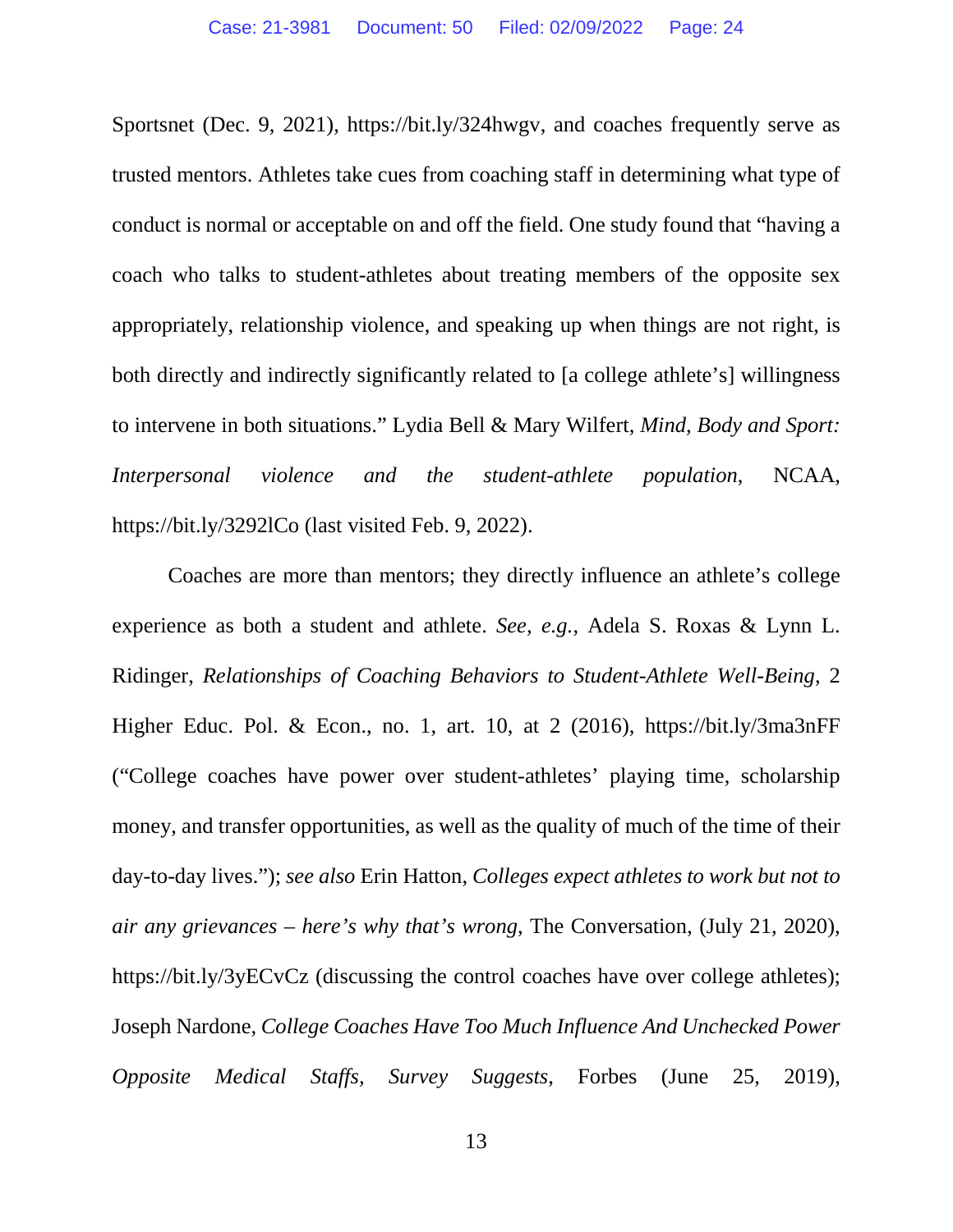https://bit.ly/3yLkTVT (discussing the power college coaches have over an athlete's medical care). Coaches control playing time, scholarship status, injury status and medical treatment, and whether an athlete has a viable professional career. *See* Hatton, *supra.* They can dictate what classes a college athlete takes and when, McCormick, *supra* at 100 & n.129, what a college athlete majors in, *id.* at 100 & n. 130, and how much, and what, a college athlete eats, *see* Michele Felder, *What Are College Football Players Eating at BCS Training Tables?*, Bleacher Report (Mar. 19, 2013), https://bit.ly/3p0A61S*.* Athletes must trust that their coaches are looking out for their best interest and putting them in a position to grow and develop as athletes and individuals.

Further contributing to the development of a deep trust and institutional dependence, college athletes often view sports as not just a hobby, but a necessity. Many college athletes depend on their institutions for the ability to attend college at all. They rely on athletic scholarships for their education, housing, and meals. *See* McCormick, *supra* at 117-118 & nn.195-198 (2006). They may be restricted in their ability to earn money that they could otherwise use to support themselves and their families.<sup>18</sup> *Id.* Indeed, since the 1990s, courts have recognized that there is a special

<sup>&</sup>lt;sup>18</sup> Even as opportunities for college athletes to earn education-related benefits from their schools and money from third parties' use of their name, image, and likeness expand, *see, e.g.*, *Nat'l Collegiate Athletic Ass'n v. Alston*, 141 S. Ct. 2141 (2021), access to these opportunities and benefits requires the athletes to remain in good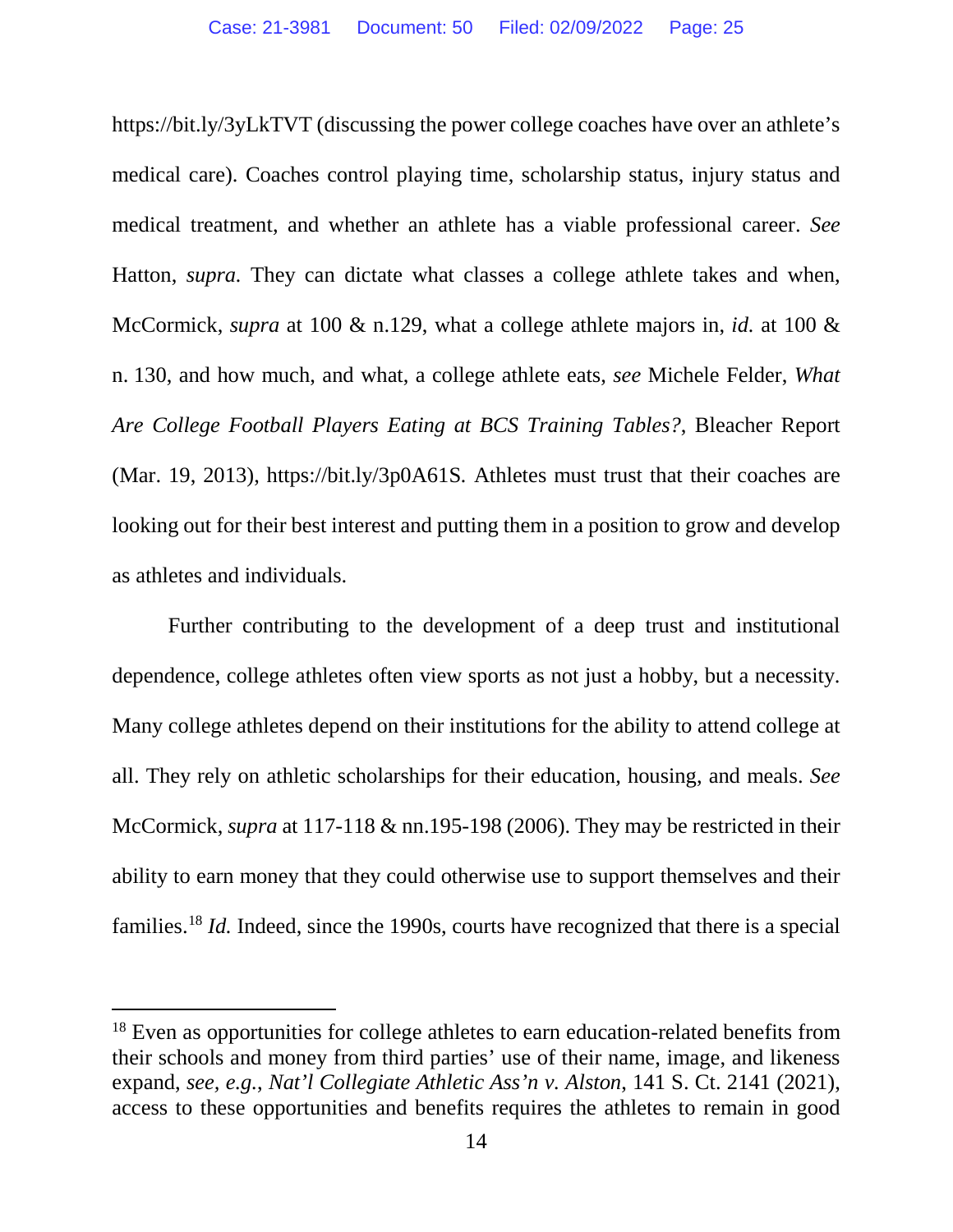relationship between recruited college athletes and the institutions they play for because schools encourage athletes to enroll with the promise of a scholarship. *See* Adam Epstein & Paul M. Anderson, *The Relationship between a Collegiate Student-Athlete and the University: An Historical and Legal Perspective*, 26 Marq. Sports L. Rev. 287, 290 (2016).

Because of these factors, college athletes have a higher level of institutional trust than their peers. *The Trust Gap Among College Students*, National Survey of Student Engagement, https://bit.ly/3dVRA9p (last visited Feb. 9, 2022). College athletes—even more than average college students—feel a sense of community and a desire to believe the best of their schools and the individuals around them. *See, e.g.*, Manisha Aggarwal-Schifellite, *Student-athletes pleased with time on teams, but balancing commitments difficult*, Harv. Gazette (June 5, 2020), https://bit.ly/328PD6X (65% of college athletes at Harvard said they valued the sense of community their team provided); Blair McDonald, *What it Means to be a Student-Athlete*, Vand. Hustler (Sept. 9, 2019), https://bit.ly/3pZGjdP (describing the sense of community felt by a college athlete).

standing with their team, and many college athletes continue to depend on their scholarships to finance their education.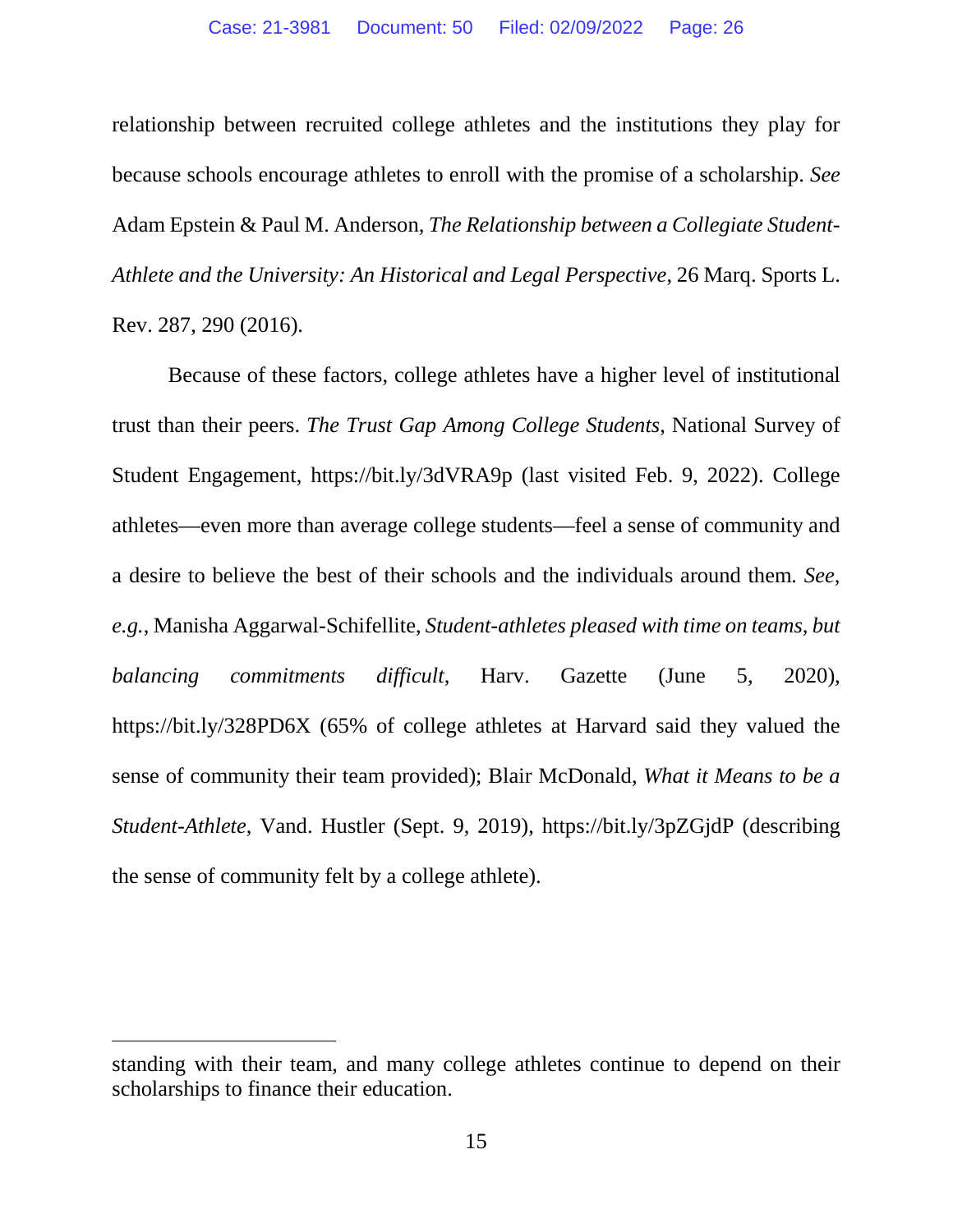#### **B. College athletics culture may inhibit athletes from realizing they have been sexually abused.**

Unfortunately, the extraordinary trust that college athletes have in their teams and institutions is too often breached. More than 1 in 4 current and former male and female college athletes in a recent survey said they endured inappropriate sexual contact from a campus authority figure—most often a male professor or coach. Lauren Book, *College athletes report high incidence of sexual abuse by campus authority figures, survey finds*, Lauren's Kids (Aug. 31, 2021), https://bit.ly/32kUC4M. College athletes are more than twice as likely to suffer abuse by a campus authority figure as college non-athletes. *Id.* Moreover, college athletes' trust and dependence on their teams and institutions places them at a higher risk not only of experiencing sexual abuse, but also of failing to recognize that conduct they have experienced *is* sexual abuse. For college athletes, there are a number of significant barriers to recognizing sexual abuse—as Plaintiffs' allegations illustrate.

First, college athletes may struggle to recognize abuse based on the trust they have developed in their team's authority figures. Team doctors, like Dr. Strauss, are critically important figures in the infrastructure of college athletics. Often, a clean bill of health from a team doctor is a prerequisite to eligibility to play. *See, e.g.*, David Jesse, *Campus doctors who abuse athletes use their access and power*, Detroit Free Press (Mar. 5, 2020), https://bit.ly/3sfZVNo. Athletes also depend on team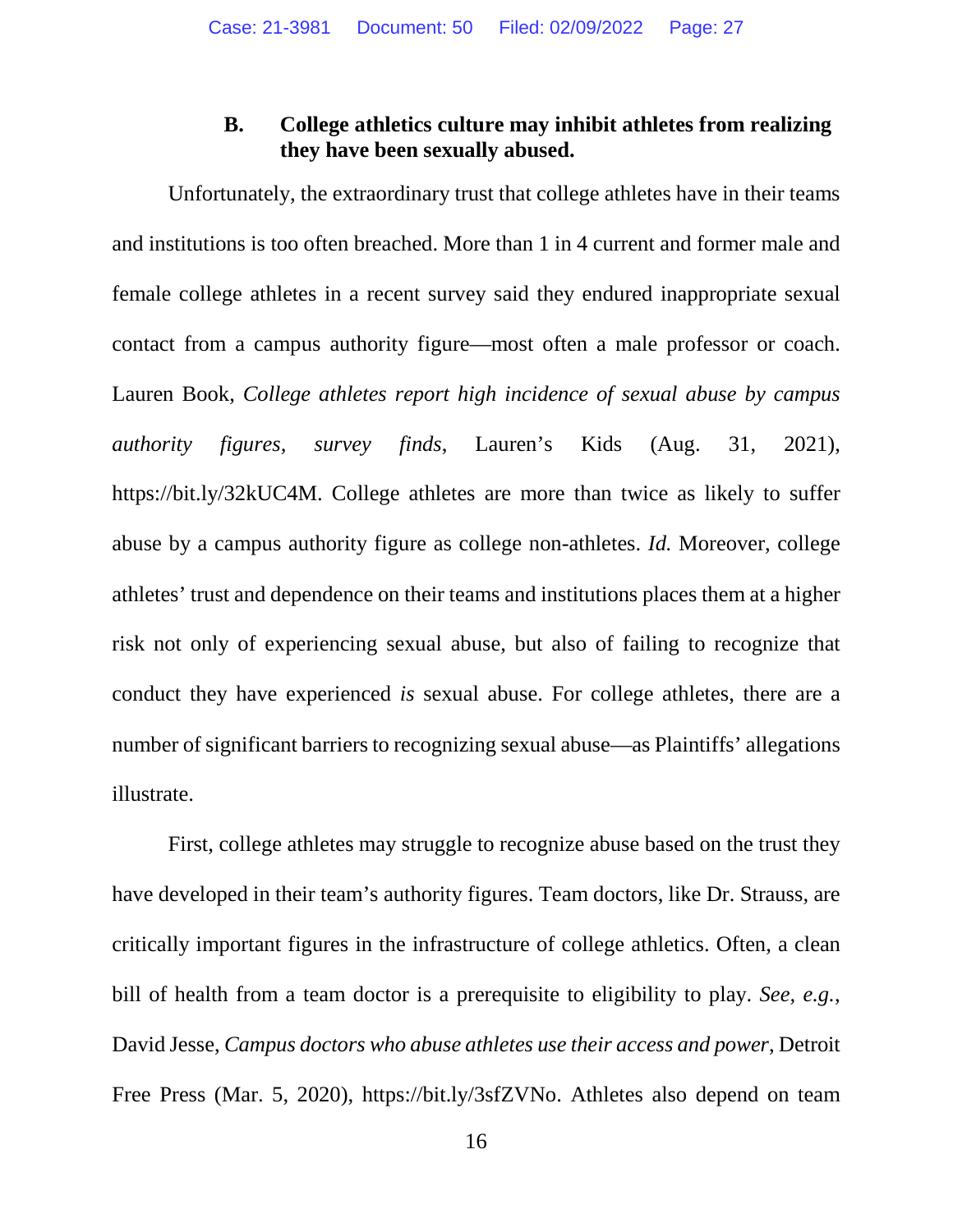doctors to help them overcome injuries and return to the sports they love. A team doctor's determination of whether a student is injured or eligible to play, *see Well-Being*, NCAA, https://bit.ly/3F9MO4c (last visited Feb. 9, 2022), can have a significant effect on an athlete's future prospects, *see, e.g.*, Jesse, *supra*. Athletes trust that the doctors they are directed to see by their institutions, coaches, and trainers have their best interest at heart. *See id.*; *see also, e.g.*, *Snyder-Hill* Second Amend. Compl., R. 123 *passim* [hereinafter "*Snyder-Hill* SAC"]; *Moxley* Amend. Compl., R. 16 *passim* [hereinafter "*Moxley* AC"]. College athletes also lack the medical expertise to second-guess treatment that a team doctor tells them is necessary.

Many Plaintiffs described these dynamics with Dr. Strauss. They understood Dr. Strauss's examinations as business-as-usual because authority figures at "OSU told student-athletes that if they wanted to keep their scholarships or continue playing for OSU, they had to go to Dr. Strauss for their annual physical exams and medical treatment." *Snyder-Hill* SAC at ¶ 200, R. 123 at 38; *Moxley* AC at ¶ 141, R. 16 at 29. For instance, "[a]s a requirement of [Plaintiff] receiving team benefits, OSU staff told him that he had to see Dr. Strauss for annual team physicals, any injuries, and any other immediate medical concerns," and "[e]ach year, Coach Daly told [the Plaintiff] that he had to get his physical with Dr. Strauss or he would not be able to continue playing at OSU." *Snyder-Hill* SAC at ¶¶ 551, 812, R. 123 at 87,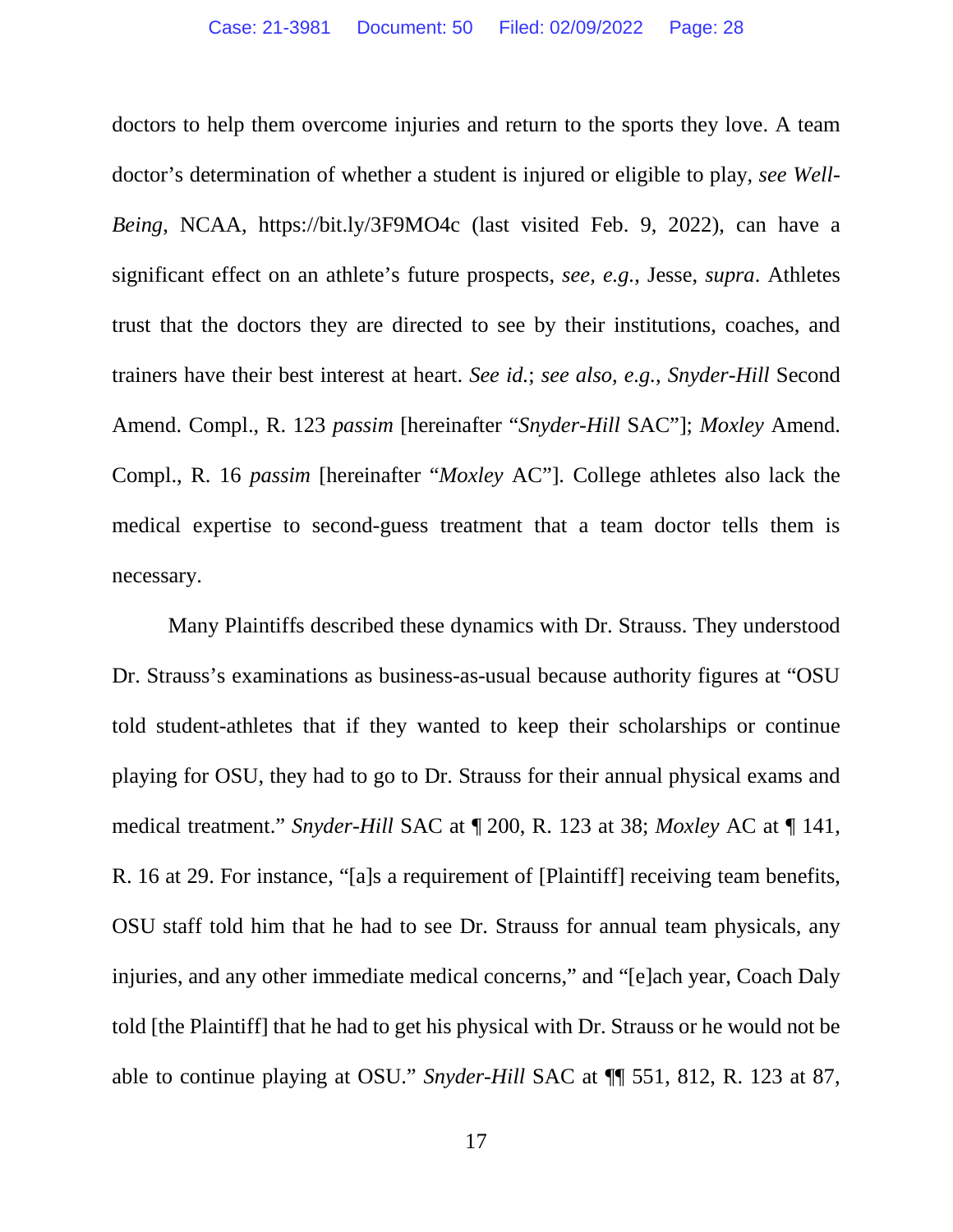120; *see also Moxley* AC at ¶¶ 629, 867, R. 16 at 104, 144. Many Plaintiffs believed that a required medical examination from a team doctor simply could not be abuse no matter how uncomfortable it made them.

The reactions of the coaches and trainers with whom college athletes have strong bonds of trust can further contribute to their inability to recognize inappropriate conduct as sexual abuse. When coaches and trainers treat as normal conduct that a college athlete feels uncomfortable with, it confirms the athlete's belief that it must not be wrong.

In Plaintiffs' case, coaches and trainers downplayed and misrepresented Dr. Strauss's sexual abuse, effectively dismissing concerns rather than indicating to Plaintiffs that they experienced something serious and abusive that could form the basis of a legal claim. For example,

After [Plaintiff's] first physical and on several occasions after that, [Plaintiff] told Coach Sloan that he was uncomfortable with Dr. Strauss's examination. Coach Sloan made light of [Plaintiff's] complaint, laughed about the athlete's descriptions of the examinations, and said, "That's just what Dr. Strauss does." . . . . Coach Sloan told [Plaintiff] that Dr. Strauss's examinations were appropriate and there was no reason to complain.

*Snyder-Hill* SAC at ¶¶ 501, 511, R. 123 at 81-82; *see also* ¶¶ 1229, 1468, R. 123 at 170, 201 (describing other OSU coaches laughing when an athlete mentioned Dr. Strauss' examinations); *Moxley* AC at ¶ 715, R. 16 at 119-20 (Coach Bruce directed a Plaintiff not to pursue his concerns regarding Dr. Strauss' exams). "Because Coach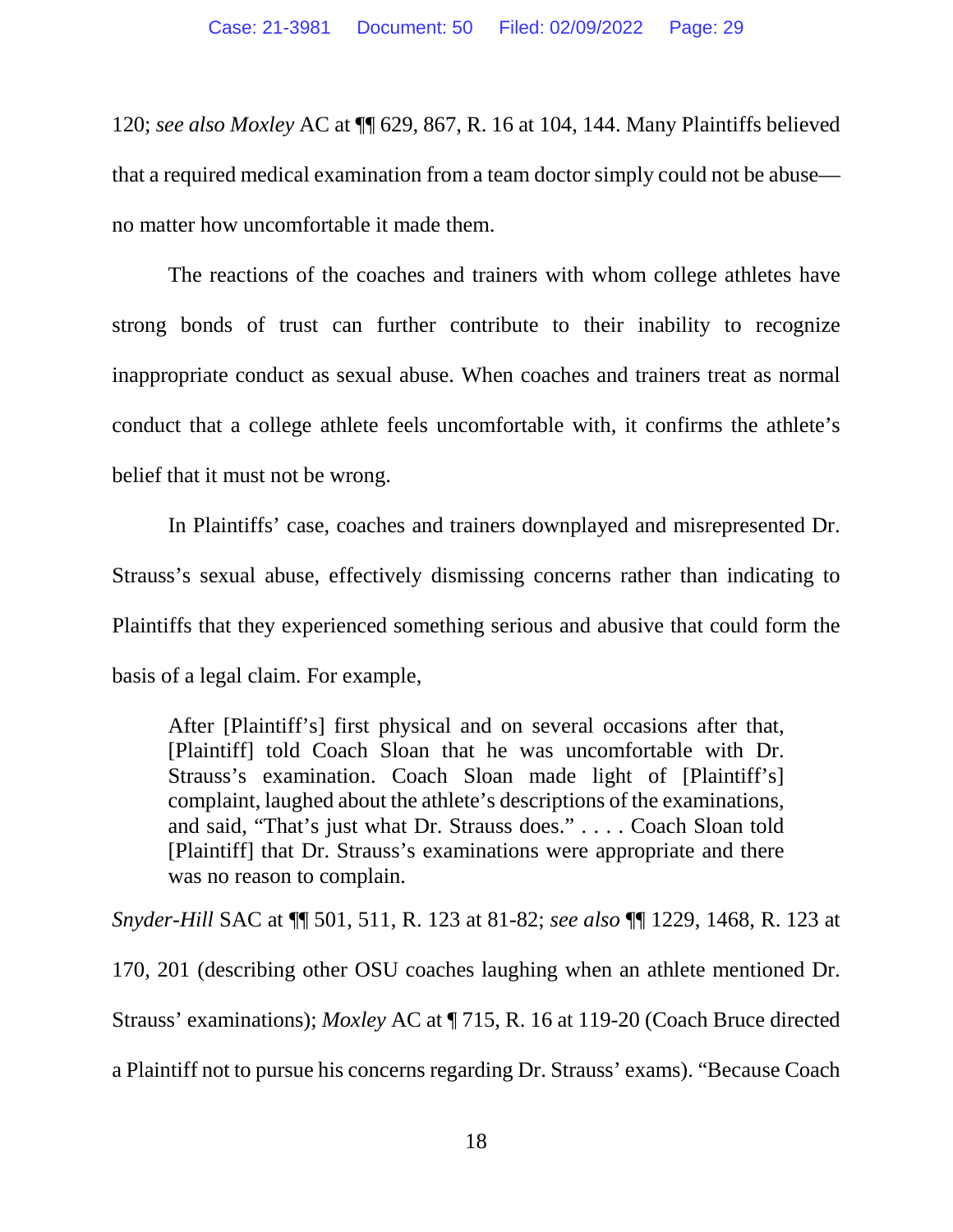Sloan and the athletic trainers treated the examinations as normal, [Plaintiff] continued to see Dr. Strauss for physicals each year he attended OSU," which included seeing Dr. Strauss at least ten times for tendinitis treatment. *Snyder-Hill*  SAC at ¶ 503, R. 123 at 81. Dr. Strauss "performed the same genital examination at each medical appointment." *Id.* at  $\P$  504, R. 123 at 81-82. Another Plaintiff who was required to see Dr. Strauss "told athletic trainer Vince O'Brien about how inappropriate" his first physical with Dr. Strauss seemed, and he explained that the fact "that OSU did not take action after [he] told O'Brien about his concerns further led [him] to believe Dr. Strauss's examinations were legitimate." *Id.* at ¶¶ 988, 1012, R. 123 at 141-42, 144. "OSU's coaching staff, trainers, and student-athletes" nicknamed Dr. Strauss "'Dr. Jelly Paws,' 'Dr. Nuts,' 'Dr. Soft Hands,' and 'Dr. Cough.'" *Id.* at ¶ 196, R. 123 at 38; *Moxley* AC at ¶ 137, R. 16 at 28. Given that trusted authority figures made jokes regarding Dr. Strauss's misconduct, Plaintiffs understood Dr. Strauss's exams as "akin to being 'hazed' or as a 'rite of passage'" not as sexual abuse. *See, e.g., Snyder-Hill* SAC at ¶ 170, R. 123 at 32; *Moxley* AC at ¶ 111, R. 16 at 22.

Second, college athletes are vulnerable to pressure from peers and authority figures because they exist in a homogenous group, isolated from outside opinions, and are expected to follow instructions from superiors. *See* Bell & Wilfert, *supra*; *see also* Marc Lallanilla, *Team Psychology Can Contribute to Assaults*, ABC News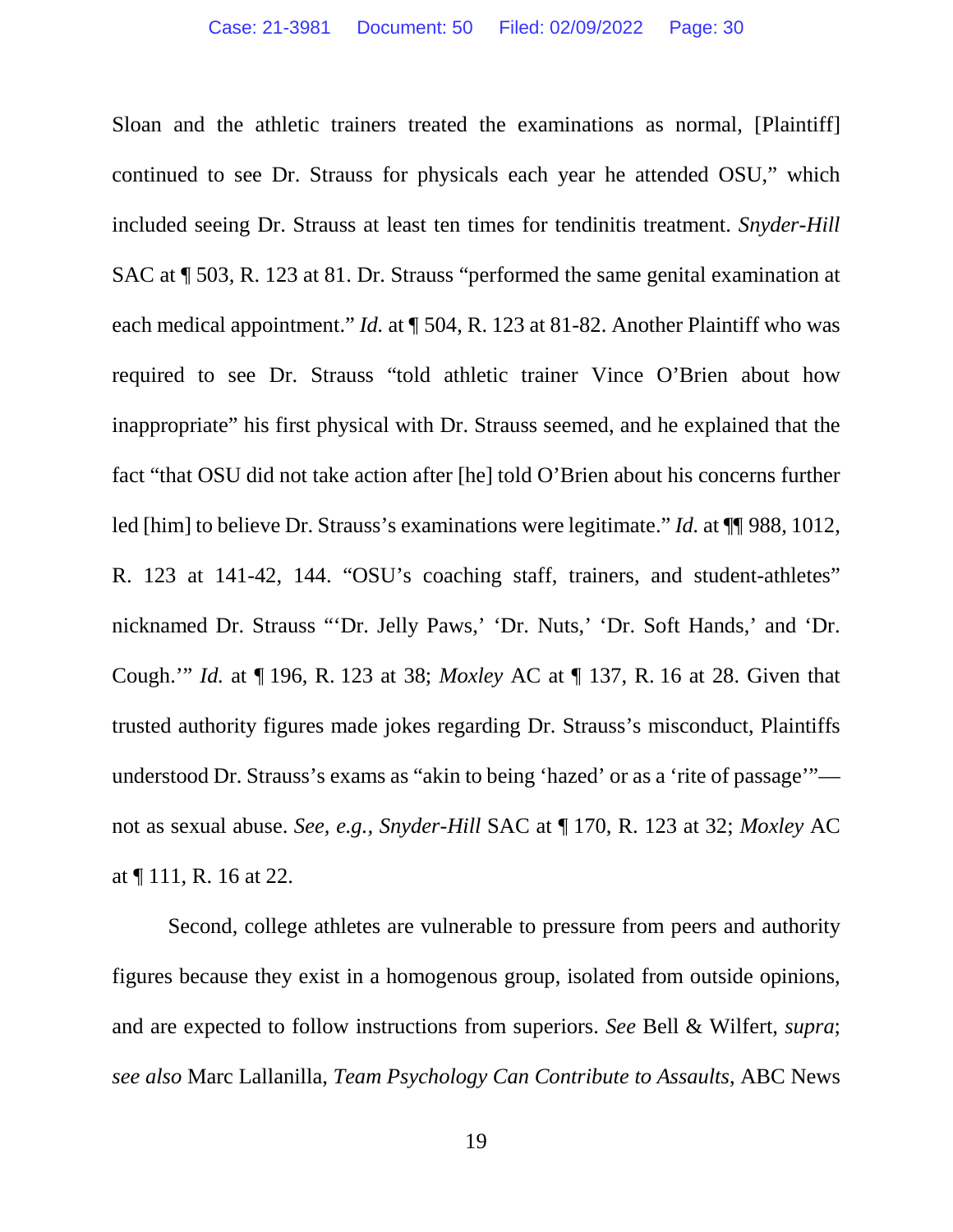(April 20, 2006), https://abcn.ws/3F6DnCz ("college-level sports teams often have their own identities, beliefs and codes" which leads to "'groupthink,' where individual initiative is quashed by the collective values of the group."). As a result, abusive behaviors can go unchallenged, and "group values can easily override a young person's sense of right and wrong." Lallanilla, *supra*; *see also* Bell & Wilfert*, supra*. College athletes are conditioned to accept what is happening to them as something that happens to all the other athletes*.* 

As a result, the medical examination becomes, in the survivors' view, simply a shared experience, albeit an uncomfortable one, among teammates, and an individual athlete is less likely to override the communal mindset by viewing it as something truly wrongful or abusive. Teammates joking and laughing about the experience also serves to further cause them to minimize or disregard their discomfort. *See Snyder-Hill* SAC at ¶¶ 524, 589, 694, 1173, 2239-40, R. 123 at 84, 90, 103, 163, 314-15; *Moxley* AC at ¶¶ 299, 386, 640, 719, 855, R. 16 at 55, 67-68, 106, 120, 142. This dynamic is heightened when it seems clear that coaches and others in a position of authority know what is happening yet do not intervene. *See, e.g.*, Pesta, *supra* (describing the normalizing effect of a gymnastics coach joking with Nassar about an athlete's body while the athlete was topless and receiving "treatment"); *Snyder-Hill* SAC at ¶ 814, R. 123 at 120 (a coach jokingly threatened athletes with having to see Dr. Strauss); *Moxley* AC at ¶¶ 137-38, R. 16 at 28 (same).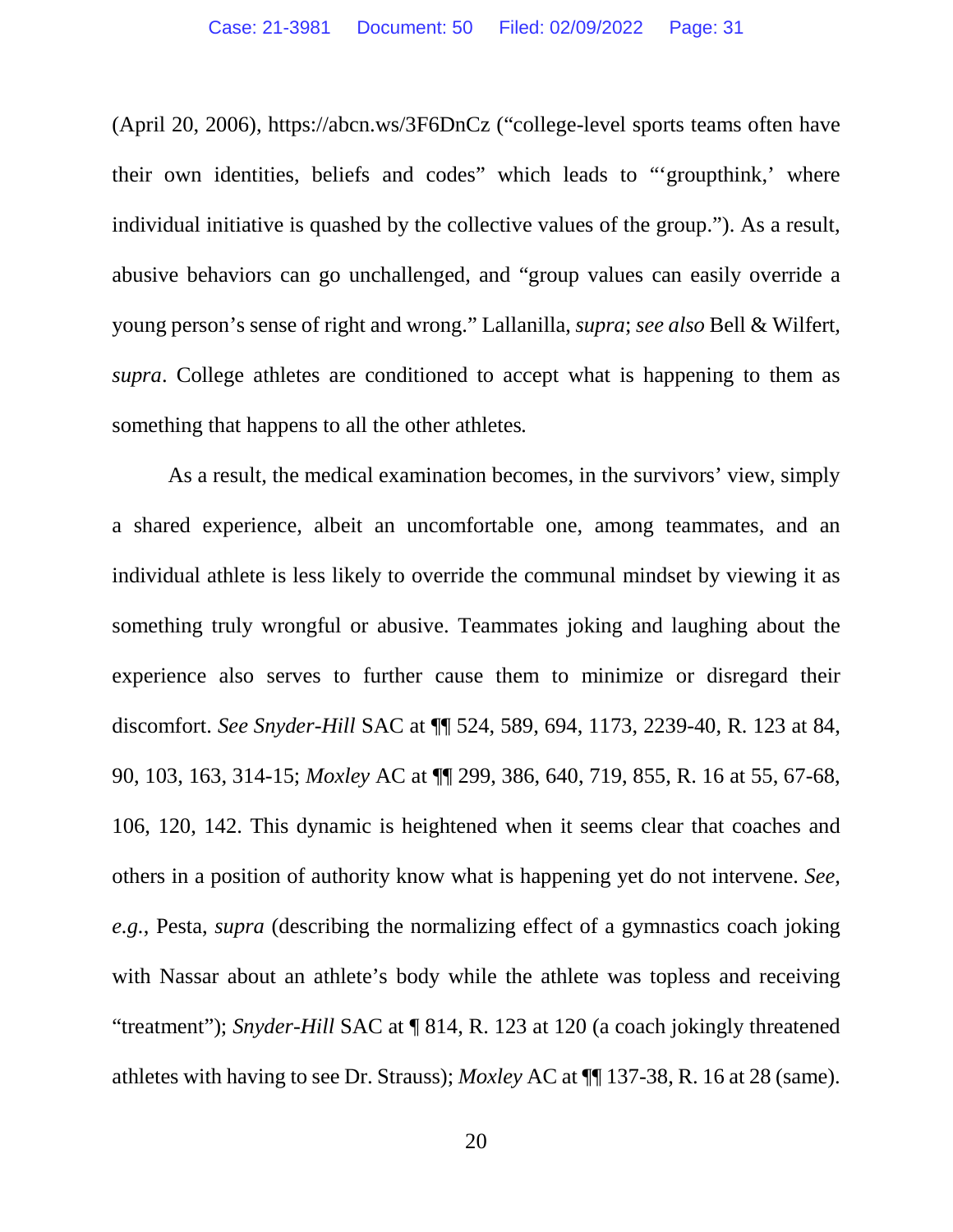Finally, college athletes already operate in a demanding culture in which physical discomfort is something to be disregarded for the good of the team. Sports culture prioritizes the ideal of mental and physical "toughness" and the ability to endure difficult or uncomfortable situations. *See* Aubri Keesee, *Young athletes' perceptions of playing though pain*, Dissertations and Theses @ UNI, at 10-15, 19 (May 2020), https://bit.ly/3q09U6O. It glamorizes moments of athletes persevering in the face of impossible circumstances—Kerri Strug vaulted on an injured ankle, Greg Louganis continued diving after hitting his head on the diving board, and Michael Jordan played an NBA finals game with the "flu." College athletes seek to emulate these heralded examples, and in doing so, they become used to enduring discomfort—physical and mental exhaustion, injuries, or even just a soul-crushing loss. The more an individual identifies as an athlete, the more willing the individual is to ignore pain. Keesee, *supra* at 48. They may also lose the ability to distinguish between minor aches and serious pain or injury. *Id.* at 14. Athletics culture normalizes an attitude that college athletes should simply "endure" pain and should not question discomfort.

College athletes experiencing pain or discomfort are often told they are in a position of privilege and should not complain. *See* Hatton, *supra*; LoMonte, *supra*; *supra* note 18. In particular, mental disorders and psychological distress are minimized in college athletes because athletes are told to be strong, stable, and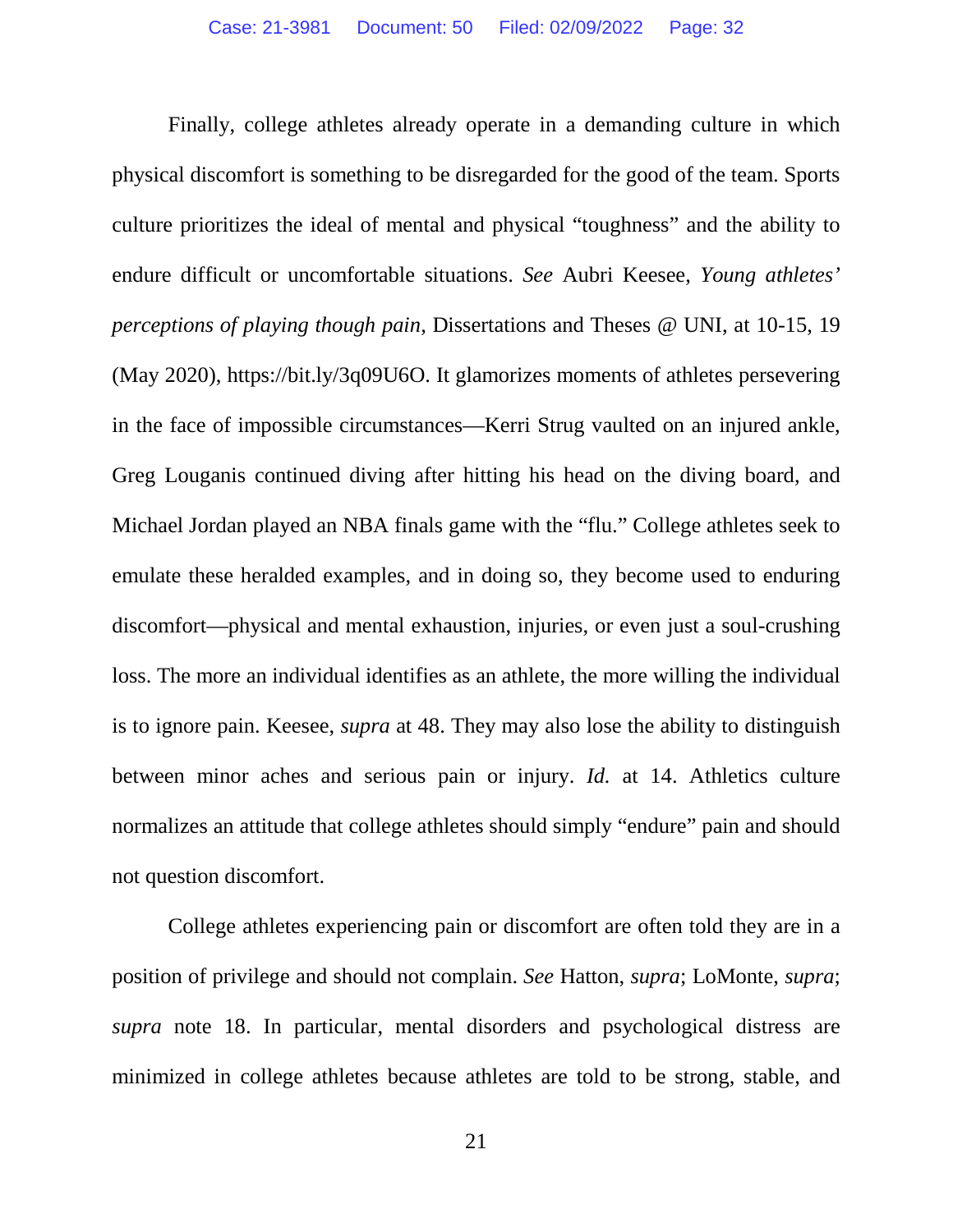demonstrate the "mental toughness" ingrained in sports culture. Chris Carr & Jamie Davidson, *Mind, Body and Sport: The psychologist perspective*, NCAA, https://bit.ly/3ISEVlL (last visited Feb. 9, 2022). Because of internal and external pressure, college athletes are less likely to realize that something that makes them uncomfortable is actually abuse —much less the basis for a legal claim.19

This psychological pressure weighs heavily on male college athletes in particular. Society teaches that invulnerability and denial of pain are "essential qualities of 'manliness.'" Association of Alberta Sexual Assault Services, *Men and Sexual Assault*, https://bit.ly/3IR1EOb (last visited Feb. 9, 2022) [hereinafter "*AASAS Article*"]; *see also* Bell & Wilfert, *supra*. Male college athletes are encouraged to take on a hyper-masculine identity with a heightened sense of aggression and sexuality. Kristy McCray & Elizabeth Taylor, *"I learned that sports teaches rape culture": Assessing Sexual Violence Prevention Education for Intercollegiate Athletes,* 14 J. of Intercollegiate Sport, no. 1, at 50 (2021) (citing Lorin Mordecai, *Sexual Violence in Intercollegiate Athletics: A Historical* 

<sup>19</sup> Some of the individuals Dr. Strauss sexually abused were minors—high school athletes given a rare opportunity to train with a college team—and thus had even less of a framework to recognize Dr. Strauss's conduct as abuse rather than simply part of the college athletics experience. *See, e.g.*, Caryn Trombino & Markus Funk, Perkins Coie LLP, *Report of the Independent Investigation: Sexual Abuse Committed by Dr. Richard Strauss at The Ohio State University*, 71 (May 15, 2019), https://bit.ly/3EsRBMY.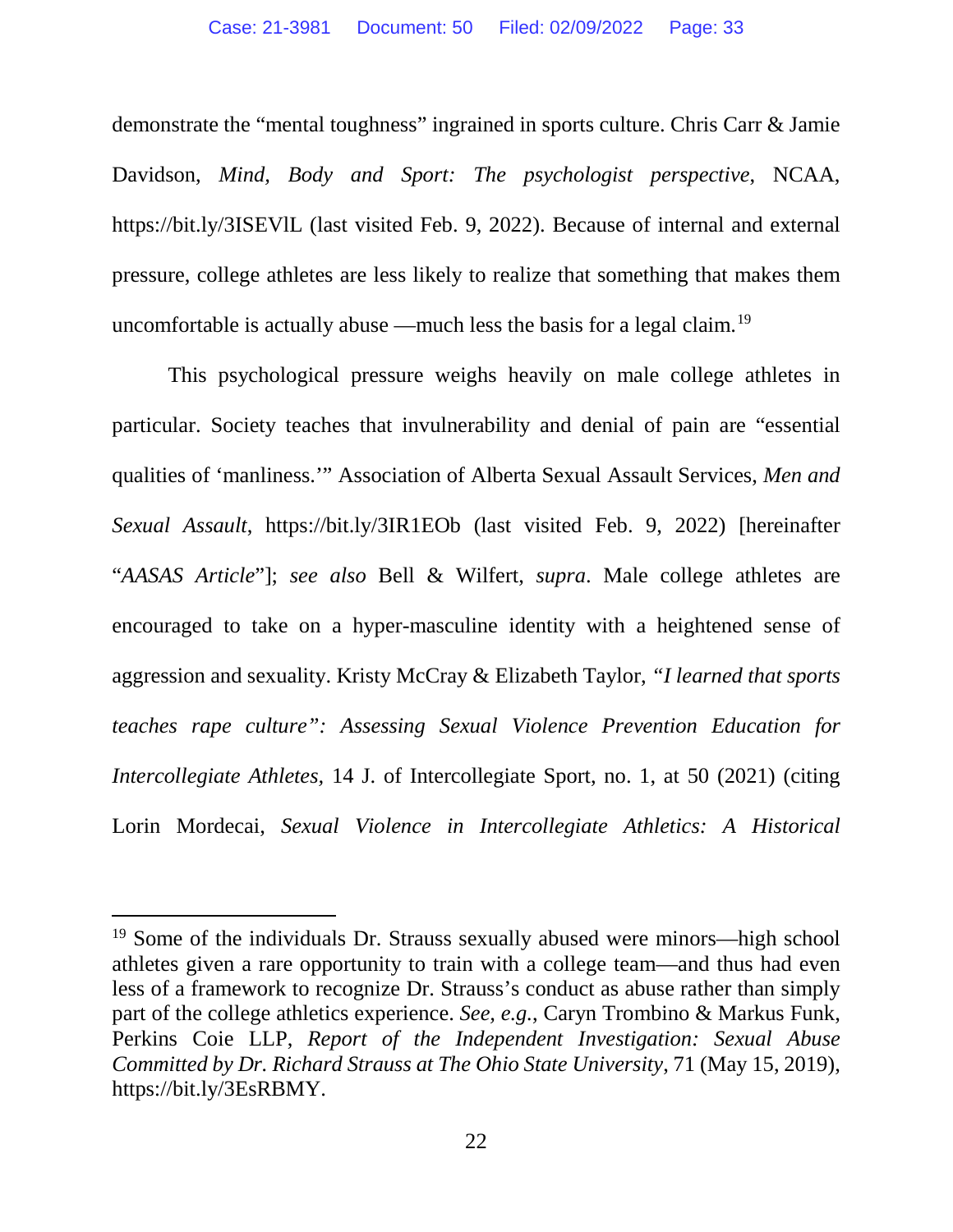*Perspective of Male Athletic Entitlement*, J. of Issues in Intercollegiate Athletics 36, special issue (2017)). Accordingly, male college athletes, who believe they are to embody "manliness" and male sexuality, are particularly unlikely to recognize themselves as the victim of sexual abuse in a culture in which men "simply are not allowed to admit that they have been sexually assaulted and abused." *AASAS Article*.

While many survivors face significant barriers to recognizing inappropriate conduct as sexual abuse, the particular context of college athletics heightens the risks and challenges.20 Any assessment of when a college athlete knew or should have known they experienced abuse must account for these well-documented dynamics.

## **III. The district court erred in failing to account for the context here that made it less likely that Plaintiffs would realize that they had faced sexual abuse.**

The district court held Plaintiffs' claims untimely because it believed they knew or should have known that they were sexually abused at the time of the abuse or soon thereafter. *See Garrett* Op. at 18 n.7. It found implausible Plaintiffs'

<sup>&</sup>lt;sup>20</sup> The federal government recognizes the critical importance of assessing and accounting for the risk and challenges posed by sexual abuse of college athletes. The U.S. House of Representatives Committee on Education and Labor recently requested that the U.S. Government Accountability Office analyze these issues, including barriers for college athletes in reporting abuse and how educational institutions prevent and respond to abuse of college athletes. Letter from Robert C. Scott, Chair, Comm. On Educ. and Lab., and Suzanne Bonamic, Chair Subcomm. On Civil Rights and Human Servs., to Gene L. Dodaro, Comptroller General, U.S. Gov. Accountability Office (Dec. 16, 2021).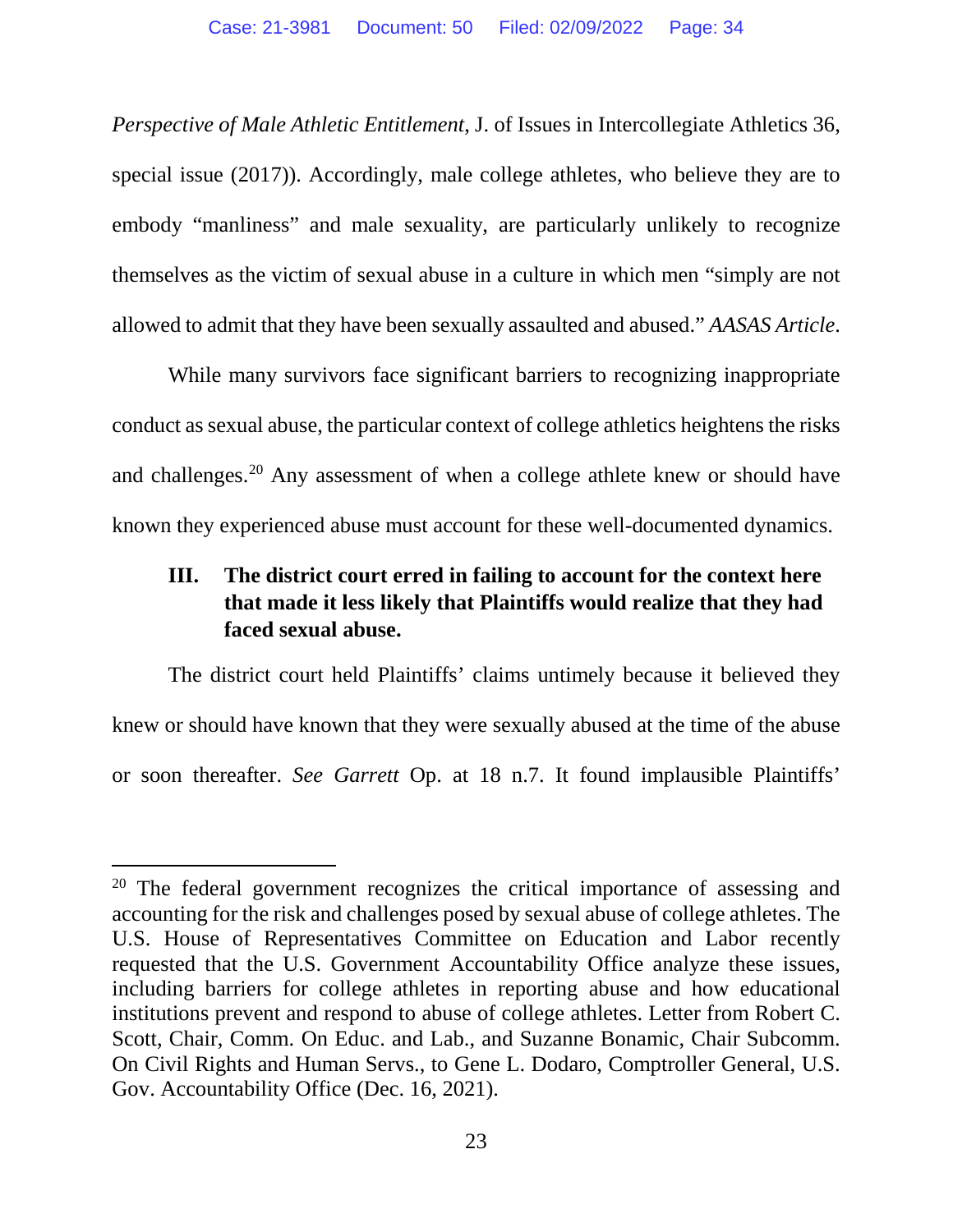allegations that they did not know they were abused until years later because it interpreted their allegations that some Plaintiffs were concerned or distressed by Dr. Strauss's examinations, and some discussed or even joked about the examinations with teammates and others, as evidence that all Plaintiffs knew or should have known that the examinations were actionable sexual abuse. *Id.* But the court's analysis—confined to one footnote—improperly conflated some survivors' feelings of discomfort with knowledge or notice of sexual abuse and the school's related obligations, and it failed entirely to account for the significant influence of college athletics culture and power imbalances when abuse is by a team doctor.

None of the allegations the district court referenced are inconsistent with Plaintiffs' assertions that they did not realize they had been abused by Dr. Strauss until years later. To the contrary, Plaintiffs describe how coaches' minimization of Dr. Strauss's conduct, OSU's dismissal of complaints about Dr. Strauss, and Dr. Strauss's significant role in athletes maintaining eligibility caused them to dismiss their discomfort. These dynamics prevented Plaintiffs from realizing that they had been sexually abused and from considering whether OSU's inaction caused the abuse. The district court improperly disregarded these circumstances because it misinterpreted Plaintiffs' discomfort with Dr. Strauss's exams as awareness of sexual abuse, notwithstanding that many Plaintiffs believed OSU would not have required Dr. Strauss's uncomfortable examinations unless they served a legitimate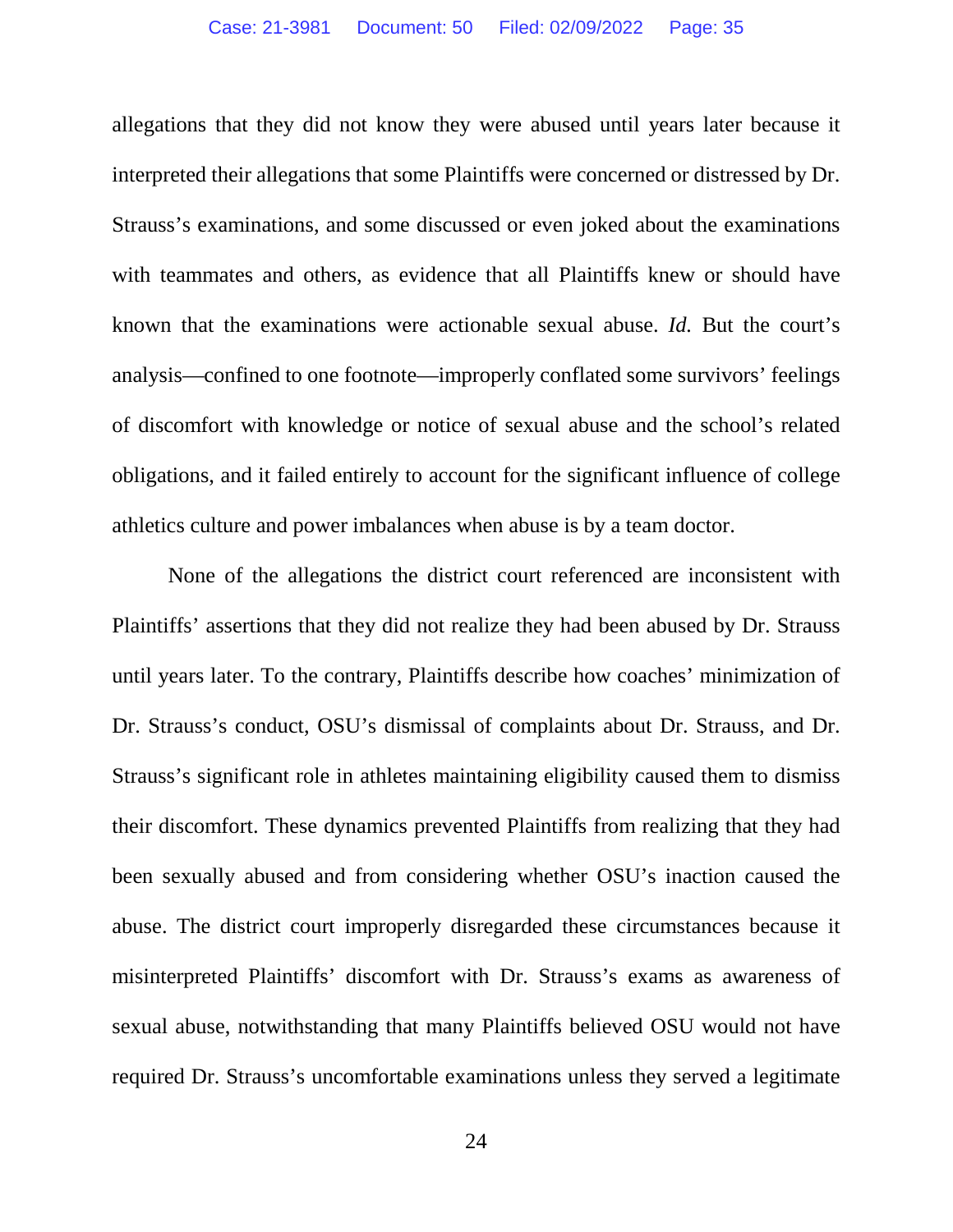purpose. *E.g., Snyder-Hill* SAC, R. 123 *passim*; *Moxley* AC, R. 16 *passim*. The court's analysis is inconsistent not only with Plaintiffs' experiences, but with those of many survivors more broadly.

The district court's approach also creates perverse incentives for institutions who enable abusers: The longer an institution can leave survivors unsure of whether they have experienced abuse, the more likely the institution is to escape consequences (while leaving others exposed to the same abuser). *See Snyder-Hill*  SAC at ¶ 199, R. 123 at 38 ("Rather than take the flood of complaints about Dr. Strauss seriously, OSU continued to require students to be treated by him, thereby supplying him an endless trough of victims."); *see also Moxley* AC at ¶ 140, R. 16 at 28-29. For example, when the head fencing coach reported to OSU Medical Director/Head Team Physician Dr. John Lombardo "that male fencers were uncomfortable with Dr. Strauss and . . . complained that Dr. Strauss was 'performing improper or unnecessary genital exams on her male student-athletes,'" OSU quietly assigned another physician to serve as the fencers' primary physician. *Snyder-Hill*  SAC at ¶ 189-90, R. 123 at 36-37; *Moxley* AC at ¶¶ 130-31, R. 16 at 27. It dismissed substantive concerns raised by the coach as "rumors" with "no foundation" and permitted Dr. Strauss to remain in his role as team doctor for other sports. OSU did not undertake a formal investigation, discipline Dr. Strauss in any way, or report the coach's complaint to the State Medical Board of Ohio. *Snyder-Hill* SAC at ¶ 193,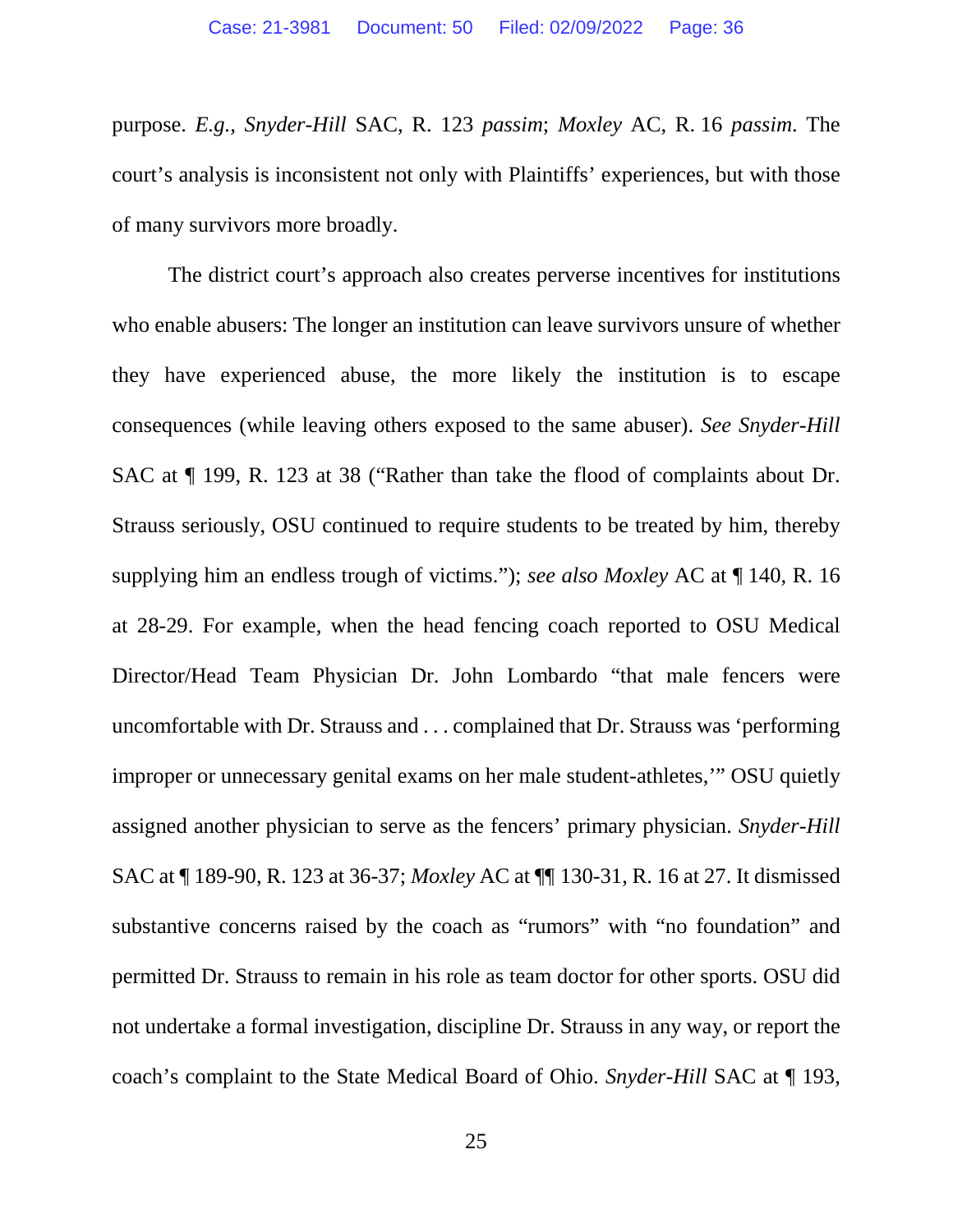R. 123 at 37; *Moxley* AC at ¶ 134, R. 16 at 27-28*.* It was another two years before OSU took steps to cut off Dr. Strauss's access to *other* students, during which he continued to sexually abuse Plaintiffs and after which he remained a tenured faculty member and retired with emeritus status. Trombino & Funk, *supra* at 2-4, 132-34. It is no wonder that many Plaintiffs did not recognize Dr. Strauss as the serial sexual abuser that he was.

The district court was wrong to assume that Plaintiffs should have both recognized Dr. Strauss's sexual abuse *and* understood that OSU perpetuated it. Its analysis fails to account for OSU's role in the abuse by disregarding complaints and facilitating Dr. Strauss's access to OSU's college athletes. Plaintiffs' access to justice should not be denied because of the trust they placed in an institution they loved, and institutions like OSU—that enabled the abuse—must be held accountable.

#### **CONCLUSION**

The complaints in these cases lay bare over hundreds of pages Dr. Strauss's pattern of contemptible, abusive conduct and OSU's decades of deliberate indifference. But courts cannot and should not assume that each individual Plaintiff—including college athletes leaving a required visit with a team doctor understood the discomfort as sexual abuse, or saw the pattern, and thus became aware of the institutional indifference. The court below erred in failing to account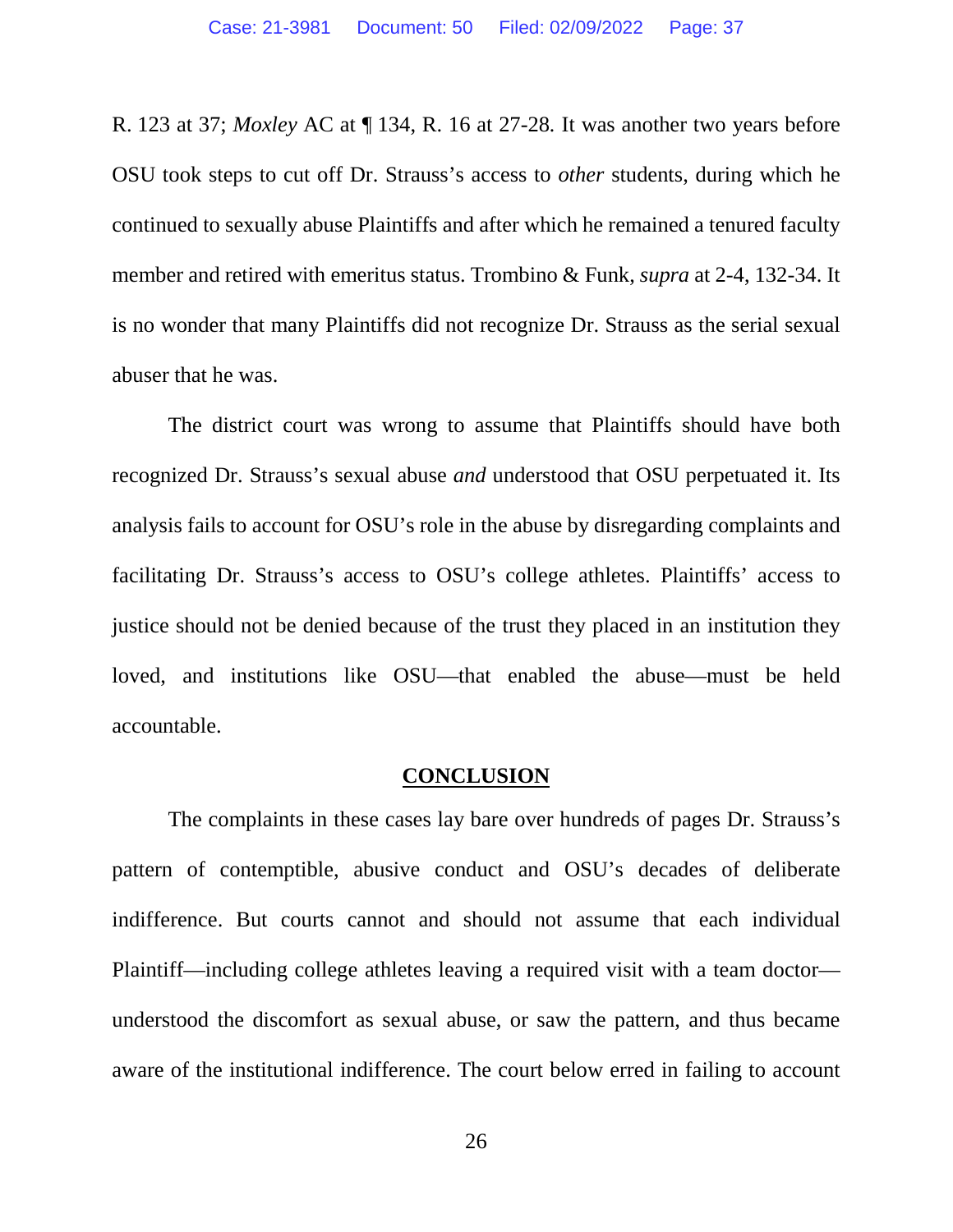for the confluence of factors that caused Plaintiffs not to realize that they were sexually abused or that OSU was deliberately indifferent to their abuse, as Plaintiffs described in the complaints.

Survivors of sexual abuse already face numerous hurdles in seeking justice, starting with simply understanding that they were abused. The district court's approach exacerbates this challenge by starting the clock on survivors' ability to pursue justice before they even realize they have been abused, based on an erroneous understanding of survivors' experiences and reactions to abuse. Because the district court's approach would fundamentally deny access to justice for many survivors of sexual abuse, its judgment should be reversed.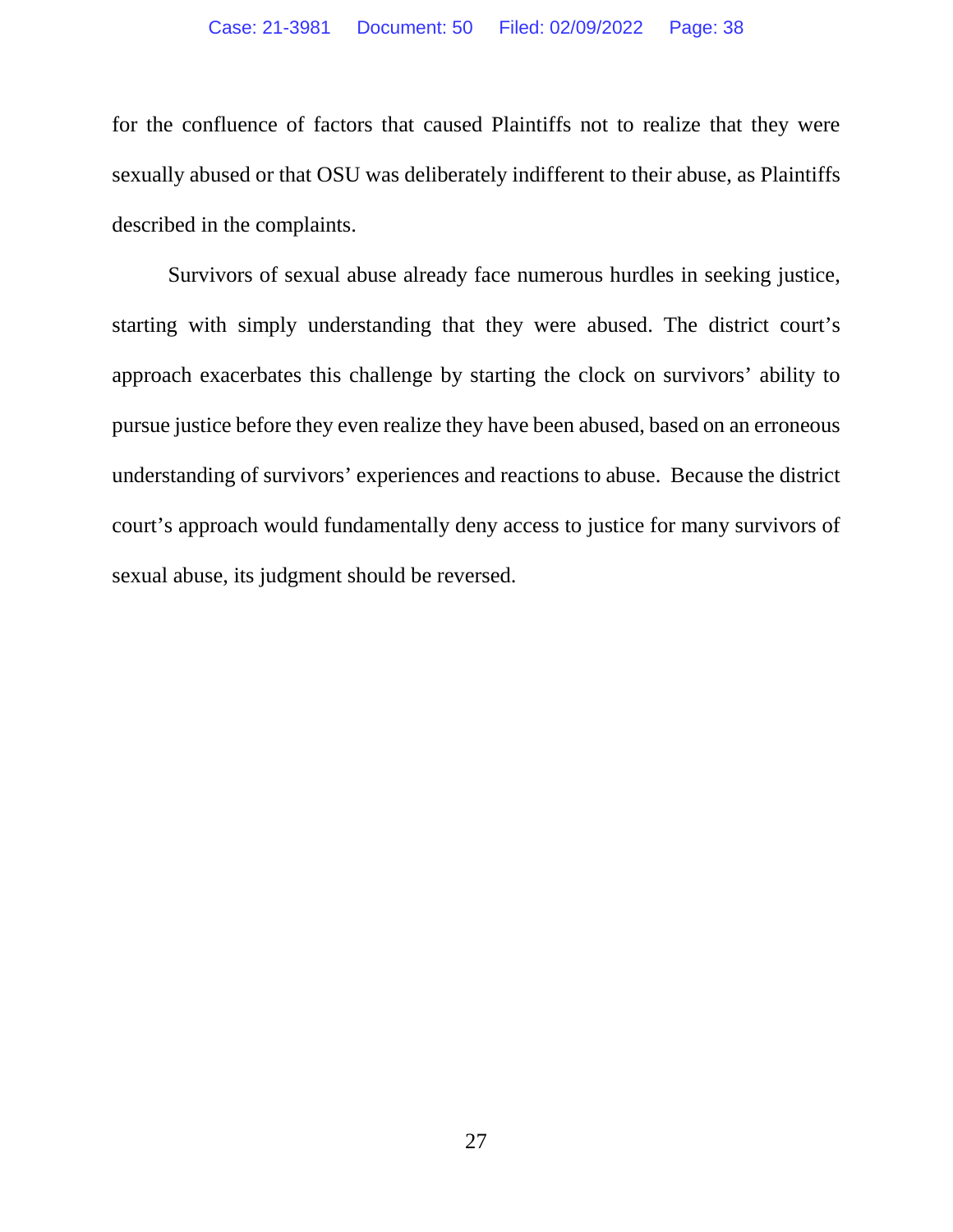Respectfully Submitted,

Dated: February 9, 2022 */s/ Caroline Hickey Zalka* 

**Caroline Hickey Zalka** 

NATIONAL WOMEN'S LAW CENTER

Emily Martin Sunu Chandy Shiwali Patel Neena Chaudhry Elizabeth Tang 11 Dupont Circle NW, Suite 800 Washington, DC 20036 Telephone: (202) 588-5180 spatel@nwlc.org

WEIL, GOTSHAL & MANGES LLP

Caroline Hickey Zalka Alexandra Rose Seth Massey 767 5th Avenue New York, NY 10153 Telephone: (212) 310-8000 caroline.zalka@weil.com

Arianna Scavetti 2001 M Street, NW, Suite 600 Washington, DC 20036 Telephone: (202) 682-7000 arianna.scavetti@weil.com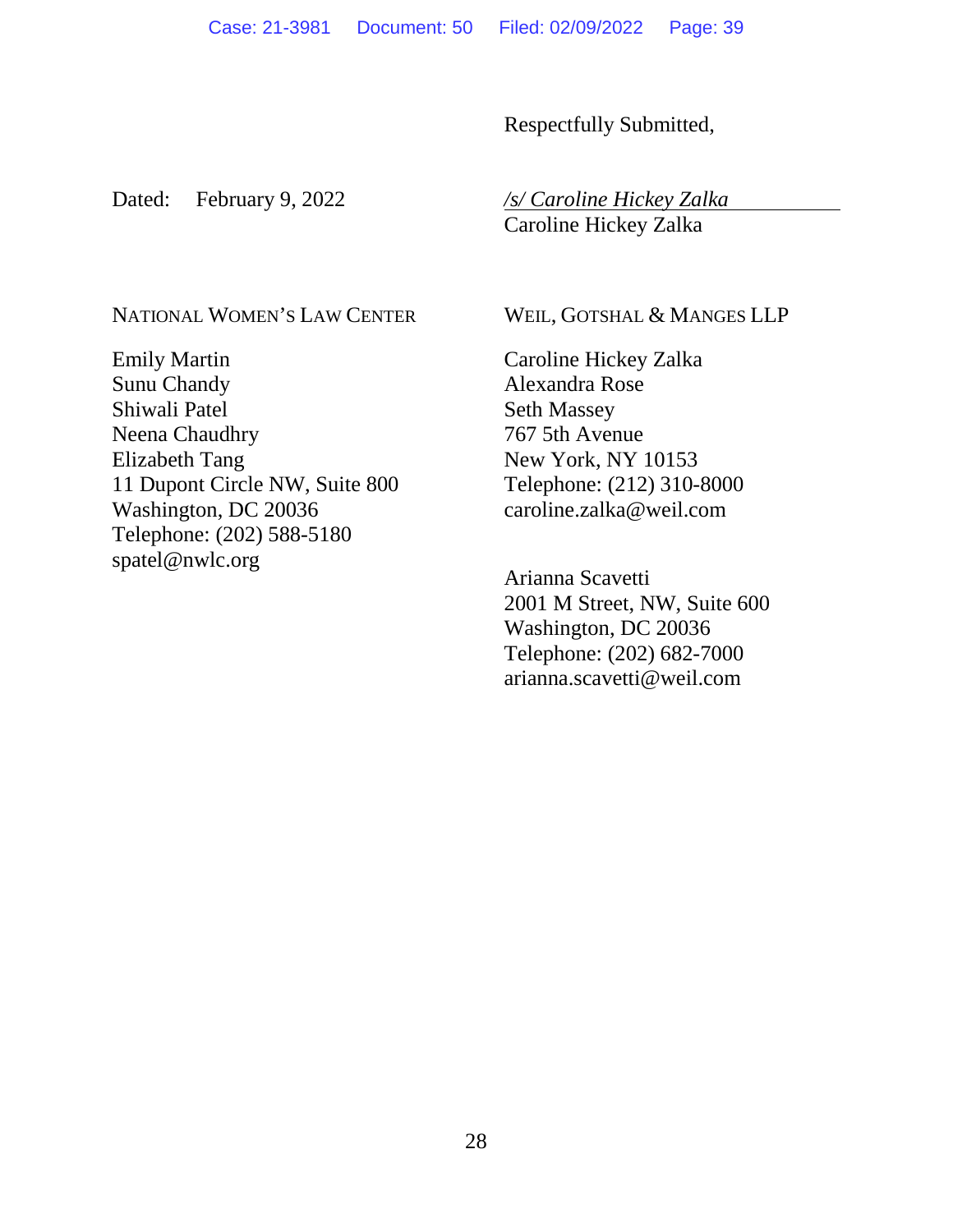#### **CERTIFICATE OF COMPLIANCE**

This brief complies with the type-volume limitation of Federal Rules of Appellate Procedure  $29(a)(5)$  and  $32(a)(7)$  because it contains 6,453 words, excluding the parts of the brief exempted by Federal Rule of Appellate Procedure 32(f).

This brief complies with the typeface requirements of Federal Rule of Appellate Procedure 32(a)(5) and the type style requirements of Federal Rule of Appellate Procedure 32(a)(6), because it has been prepared in a proportionally spaced typeface using Microsoft Word 2016 in 14-point Times New Roman type.

Dated: February 9, 2022

 */s/ Caroline Hickey Zalka*  **Caroline Hickey Zalka** 

*Counsel for Amici Curiae*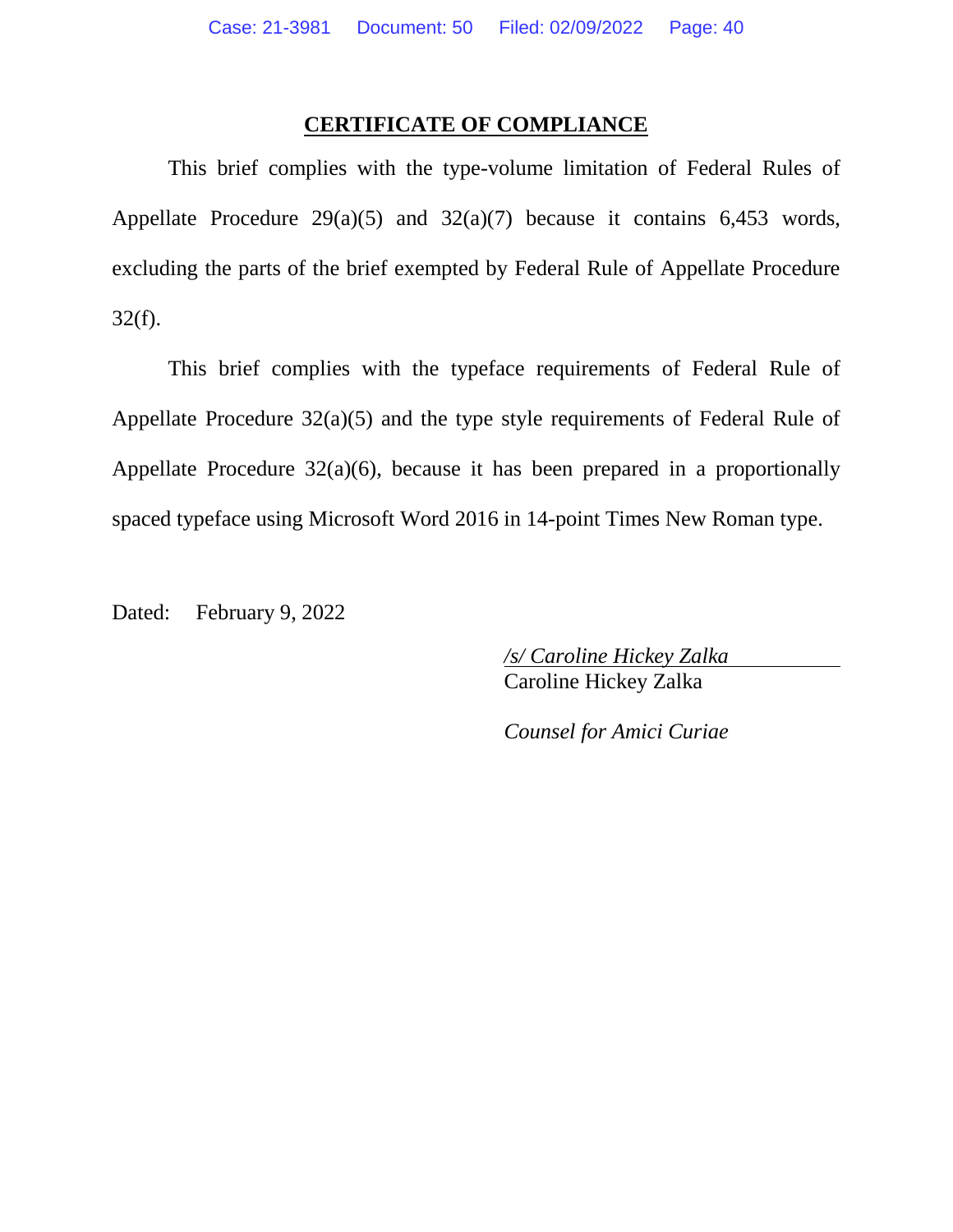### **CERTIFICATE OF SERVICE**

I hereby certify that on February 9, 2022, I electronically filed the foregoing with the Clerk of the Court for the United States Court of Appeals for the Sixth Circuit by using the CM/ECF system.

Participants in the case who are registered CM/ECF users will be served by the appellate CM/ECF system.

Dated: February 9, 2022

 */s/ Caroline Hickey Zalka*  **Caroline Hickey Zalka** 

*Counsel for Amici Curiae*